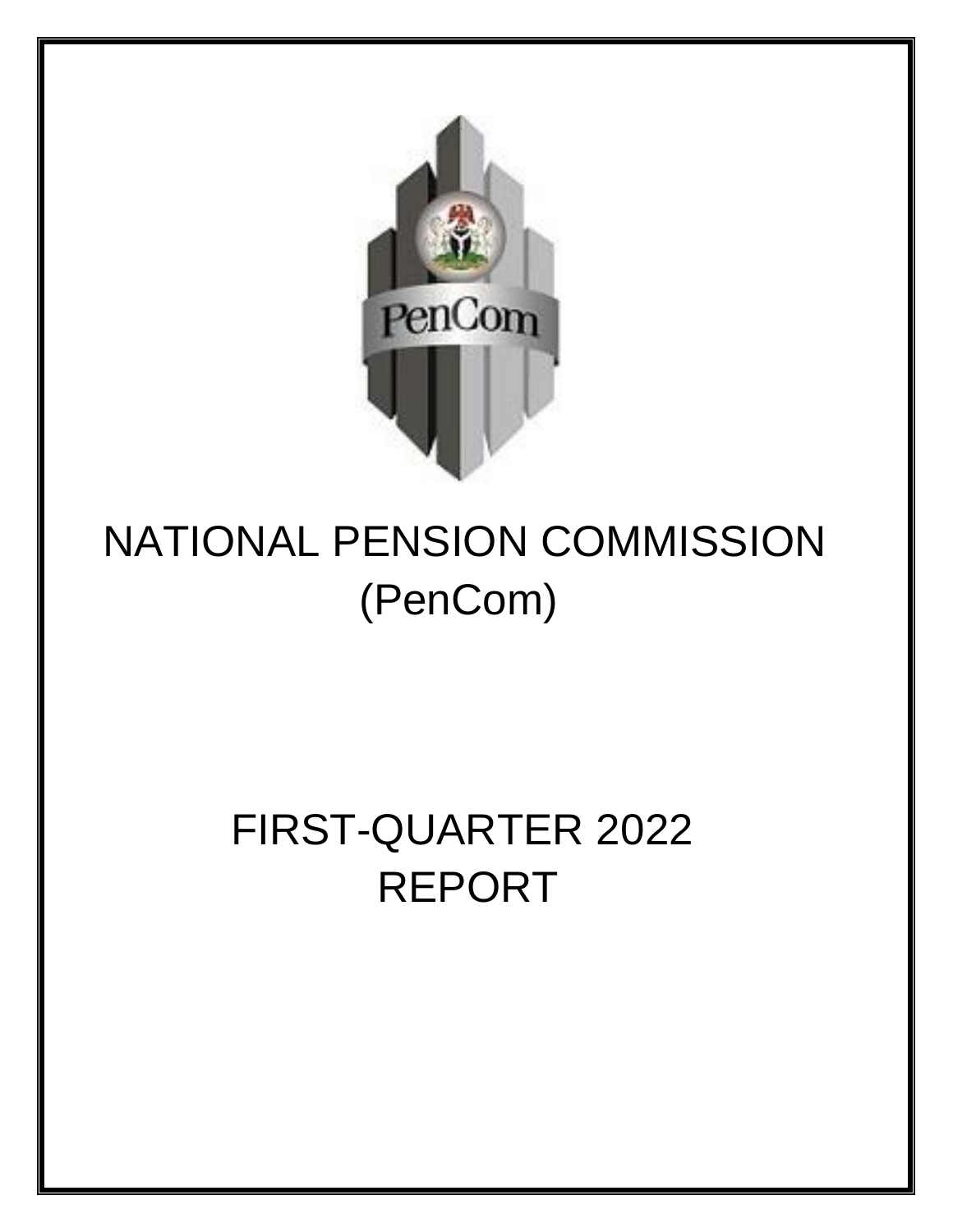#### **MISSION STATEMENT**

## *Mission*

<span id="page-1-0"></span>*PenCom exists for the effective regulation and supervision of the Nigerian Pension Industry to ensure that retirement benefits are paid as and when due*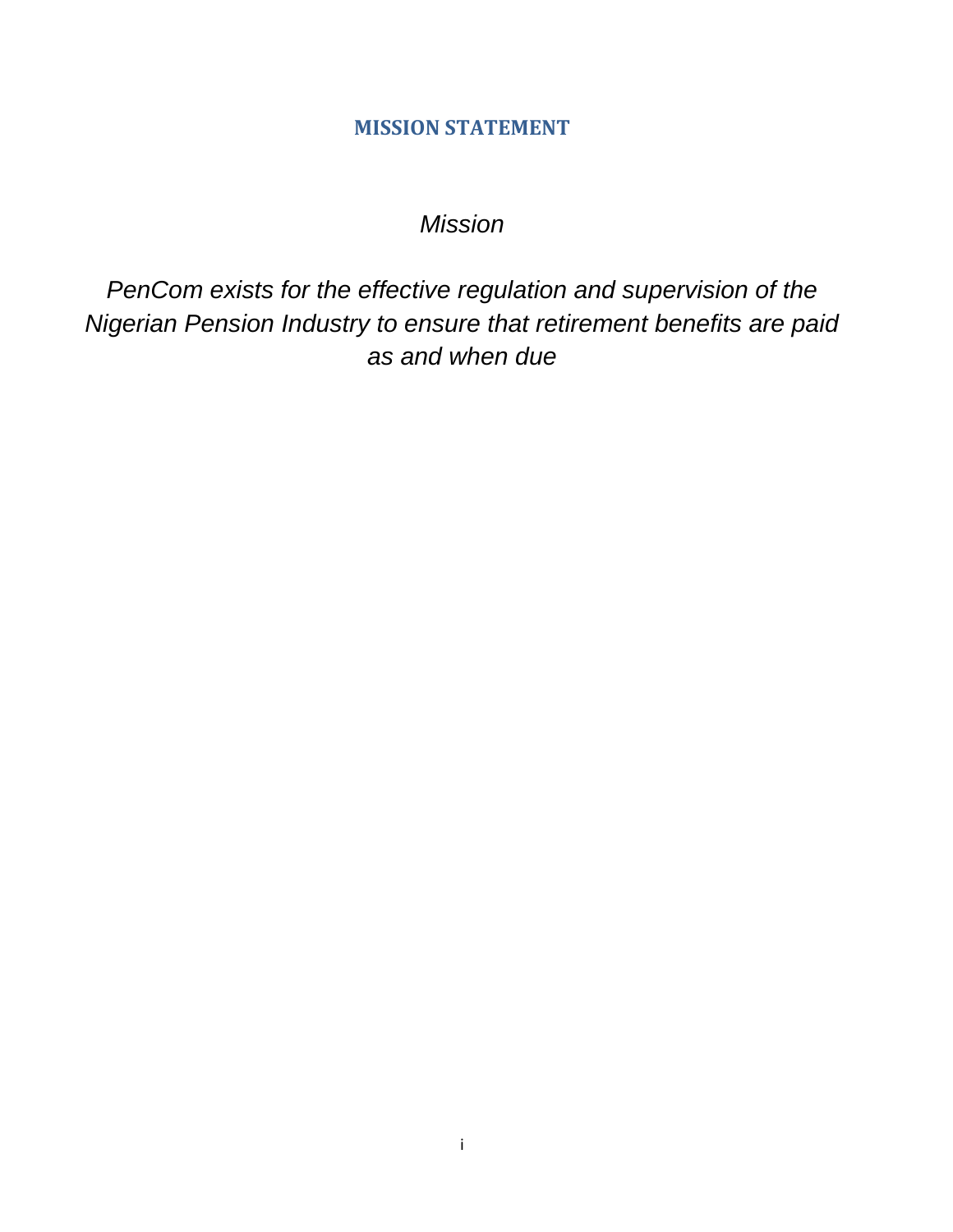Contents

| 1.1   |                                                                                            |  |  |  |  |  |
|-------|--------------------------------------------------------------------------------------------|--|--|--|--|--|
| 1.2   |                                                                                            |  |  |  |  |  |
| 1.2.1 |                                                                                            |  |  |  |  |  |
| 1.2.2 |                                                                                            |  |  |  |  |  |
|       |                                                                                            |  |  |  |  |  |
|       |                                                                                            |  |  |  |  |  |
| 2.1   |                                                                                            |  |  |  |  |  |
| 2.1.1 | Update on the On-Site Examinations of Licensed Pension Operators 4                         |  |  |  |  |  |
| 2.1.2 |                                                                                            |  |  |  |  |  |
|       |                                                                                            |  |  |  |  |  |
| 2.1.3 |                                                                                            |  |  |  |  |  |
| 2.2   |                                                                                            |  |  |  |  |  |
| 2.2.1 |                                                                                            |  |  |  |  |  |
| 2.2.2 | Update on the Recovery of Outstanding Pension Contributions and Penalties from Defaulting  |  |  |  |  |  |
|       |                                                                                            |  |  |  |  |  |
| 2.2.3 | Update on Refund of Pension Contributions to Military Personnel and Employees of the State |  |  |  |  |  |
|       |                                                                                            |  |  |  |  |  |
| 2.2.4 |                                                                                            |  |  |  |  |  |
| 2.2.5 |                                                                                            |  |  |  |  |  |
| 2.3   |                                                                                            |  |  |  |  |  |
| 2.3.1 |                                                                                            |  |  |  |  |  |
| 2.3.2 | Update on Sensitization/Capacity Building Workshops and Engagements 8                      |  |  |  |  |  |
| 2.4   |                                                                                            |  |  |  |  |  |
| 2.4.1 |                                                                                            |  |  |  |  |  |
| 2.4.2 |                                                                                            |  |  |  |  |  |
| 2.4.3 |                                                                                            |  |  |  |  |  |
| 2.4.4 |                                                                                            |  |  |  |  |  |
| 2.5   |                                                                                            |  |  |  |  |  |
| 2.5.1 |                                                                                            |  |  |  |  |  |
| 2.5.2 |                                                                                            |  |  |  |  |  |
| 2.5.3 |                                                                                            |  |  |  |  |  |
|       |                                                                                            |  |  |  |  |  |
| 2.5.4 |                                                                                            |  |  |  |  |  |
|       |                                                                                            |  |  |  |  |  |
|       |                                                                                            |  |  |  |  |  |
| 3.1   |                                                                                            |  |  |  |  |  |
| 3.1.1 |                                                                                            |  |  |  |  |  |
| 3.1.2 |                                                                                            |  |  |  |  |  |
| 3.1.3 |                                                                                            |  |  |  |  |  |
| 3.2   |                                                                                            |  |  |  |  |  |
| 3.2.1 |                                                                                            |  |  |  |  |  |
| 3.3   |                                                                                            |  |  |  |  |  |
| 3.3.1 |                                                                                            |  |  |  |  |  |
| 3.3.2 |                                                                                            |  |  |  |  |  |
| 3.3.3 |                                                                                            |  |  |  |  |  |
| 3.4   |                                                                                            |  |  |  |  |  |
| 3.4.1 |                                                                                            |  |  |  |  |  |
| 3.4.2 |                                                                                            |  |  |  |  |  |
| 3.4.3 |                                                                                            |  |  |  |  |  |
| 3.4.4 |                                                                                            |  |  |  |  |  |
| 3.4.5 |                                                                                            |  |  |  |  |  |
| 3.4.6 |                                                                                            |  |  |  |  |  |
|       |                                                                                            |  |  |  |  |  |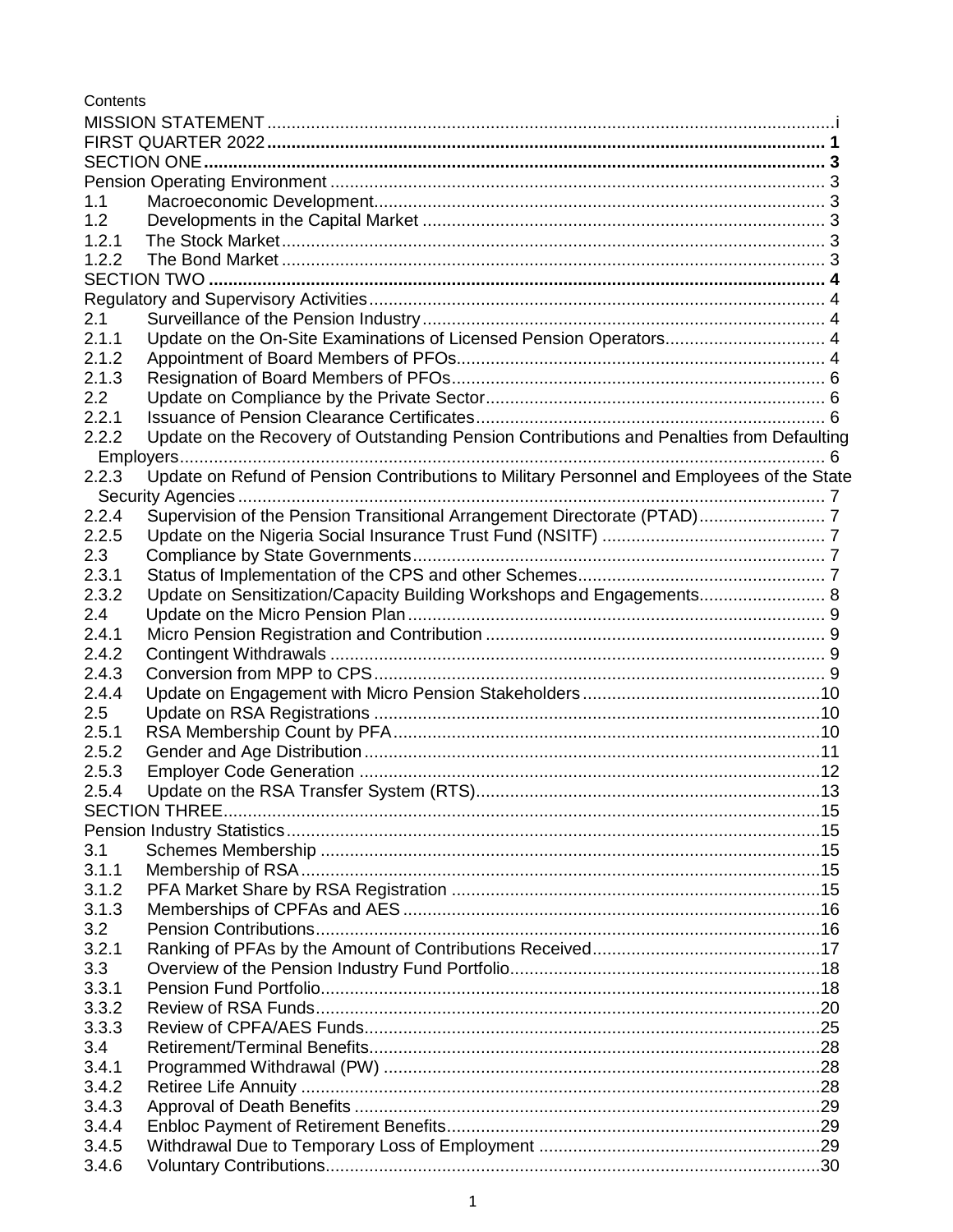List of Tables

| Table 2.7: Failed Submission of RSA Transfer Request by PFA asat 31 March 202214 |  |
|----------------------------------------------------------------------------------|--|
|                                                                                  |  |
|                                                                                  |  |
|                                                                                  |  |
|                                                                                  |  |
|                                                                                  |  |
|                                                                                  |  |
|                                                                                  |  |
|                                                                                  |  |
|                                                                                  |  |
|                                                                                  |  |
|                                                                                  |  |
|                                                                                  |  |
|                                                                                  |  |
|                                                                                  |  |
|                                                                                  |  |
|                                                                                  |  |
|                                                                                  |  |
|                                                                                  |  |
|                                                                                  |  |
|                                                                                  |  |
|                                                                                  |  |
|                                                                                  |  |
|                                                                                  |  |
|                                                                                  |  |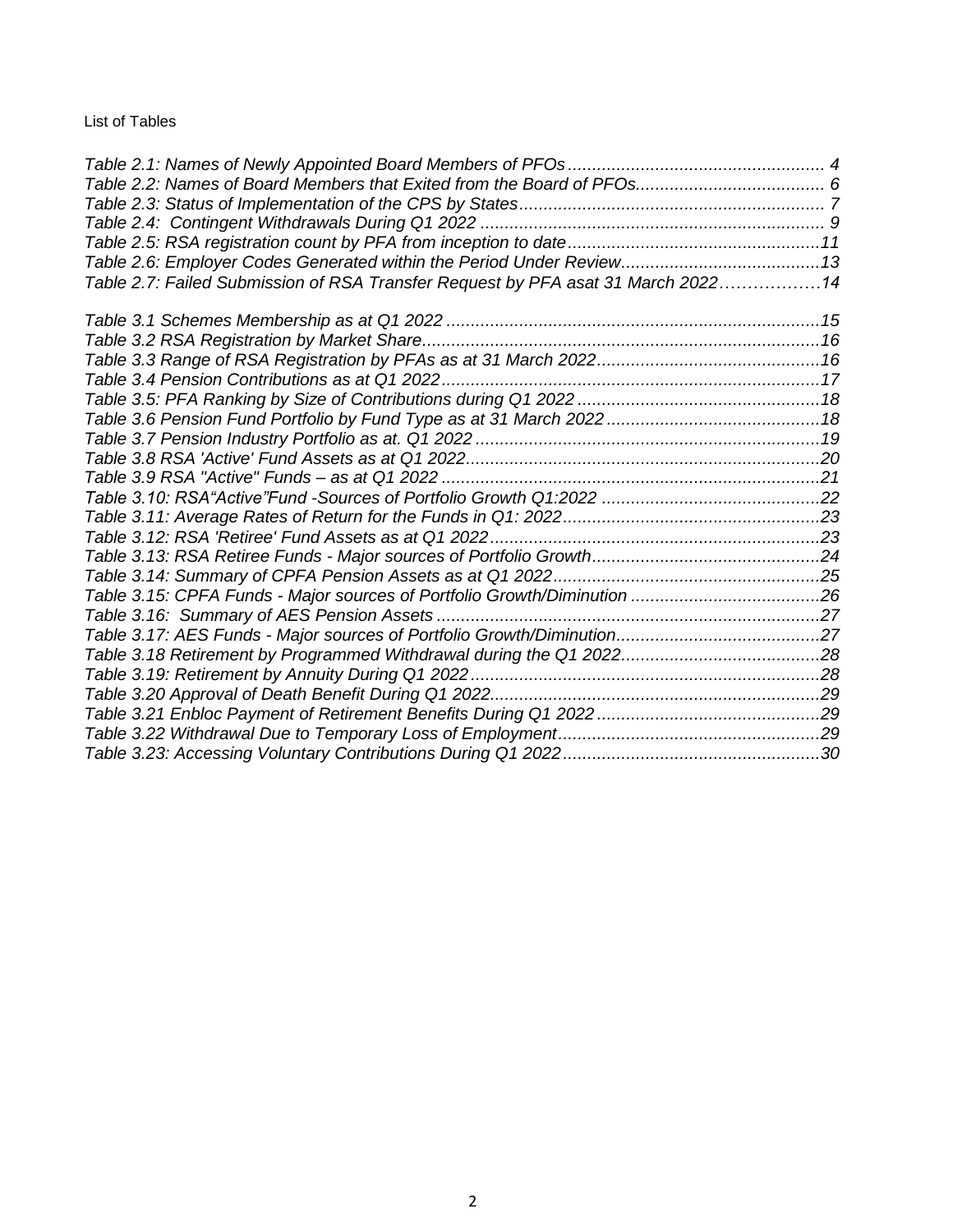## **SECTION ONE**

## **Pension Operating Environment**

#### <span id="page-4-2"></span><span id="page-4-1"></span><span id="page-4-0"></span>**1.1 Macroeconomic Development**

The Nigerian Gross Domestic Product (GDP) grew by 3.11% year-on-year (Yr-on-Yr) in real terms in the first quarter of 2022 (Q1:2022), signifying continued positive growth over the last four quarters since the recession witnessed in 2020. The Q1:2022 growth rate was higher than the 0.51% growth rate recorded in Q1:2021 by 2.60% points, but lower than the 3.98% recorded in Q4:2021 by 0.88% points, indicative of a continuous recovery. However, quarter on quarter, real GDP grew at -14.66% in Q1:2022 compared to Q4:2021, reflecting lower economic activity than the preceding quarter.

In the quarter under review, aggregate GDP stood at  $\text{N45},317,823.33$  million in nominal terms. This performance is higher when compared to the first quarter of 2021, which recorded aggregate GDP of  $\text{H40,014,482.74}$  million, indicating a year-on-year nominal growth rate of 13.25%. The nominal GDP growth rate in Q1:2022 was higher comparative to the 12.25% growth recorded in the first quarter of 2021 as well as the 13.11% growth recorded in the preceding quarter (Q4:2021).

Headline inflation (Yr-on-Yr) was 15.92% in Q1:2022 compared to 15.40% in Q4:2021.The food index rose to 17.20% compared to 15.63% in Q4:2021. Core inflation, which excludes the price of Agricultural Goods, was 13.74% (Yr-on-Yr), up from 13.41% in August 2021.

## <span id="page-4-3"></span>**1.2 Developments in the Capital Market**

## <span id="page-4-4"></span>**1.2.1 The Stock Market**

Activities in the Nigerian Stock Market witnessed an improvement in Q1:2022 as the Nigerian Stock Exchange All Share Index (NSE-ASI) and market capitalization closed at 46,965.48 points and  $\frac{1}{25.31}$  trillion compared to 42,716.44 points and  $\frac{1}{21.76}$  trillion in Q4:2021 indicating an increase of 4.74% (ASI) and 12.31% (Mkt Cap), respectively.

## <span id="page-4-5"></span>**1.2.2 The Bond Market**

According to the S&P/FMDQ Sovereign Bond Index, which tracks the performance of sovereign debt publicly issued by the Federal Government of Nigeria, bond price as at 31 March 2022 (Q1:2022) stood at 618.54 basis points compared to 569.79 basis points as at 31 December 2021 (Q4:2021). This represented a 4.10% increase in price during the period under review. However, yield to maturity dropped by 0.87% to 10.90% in Q1:2022 from 11.77% in Q4:2021.

#### *Sources*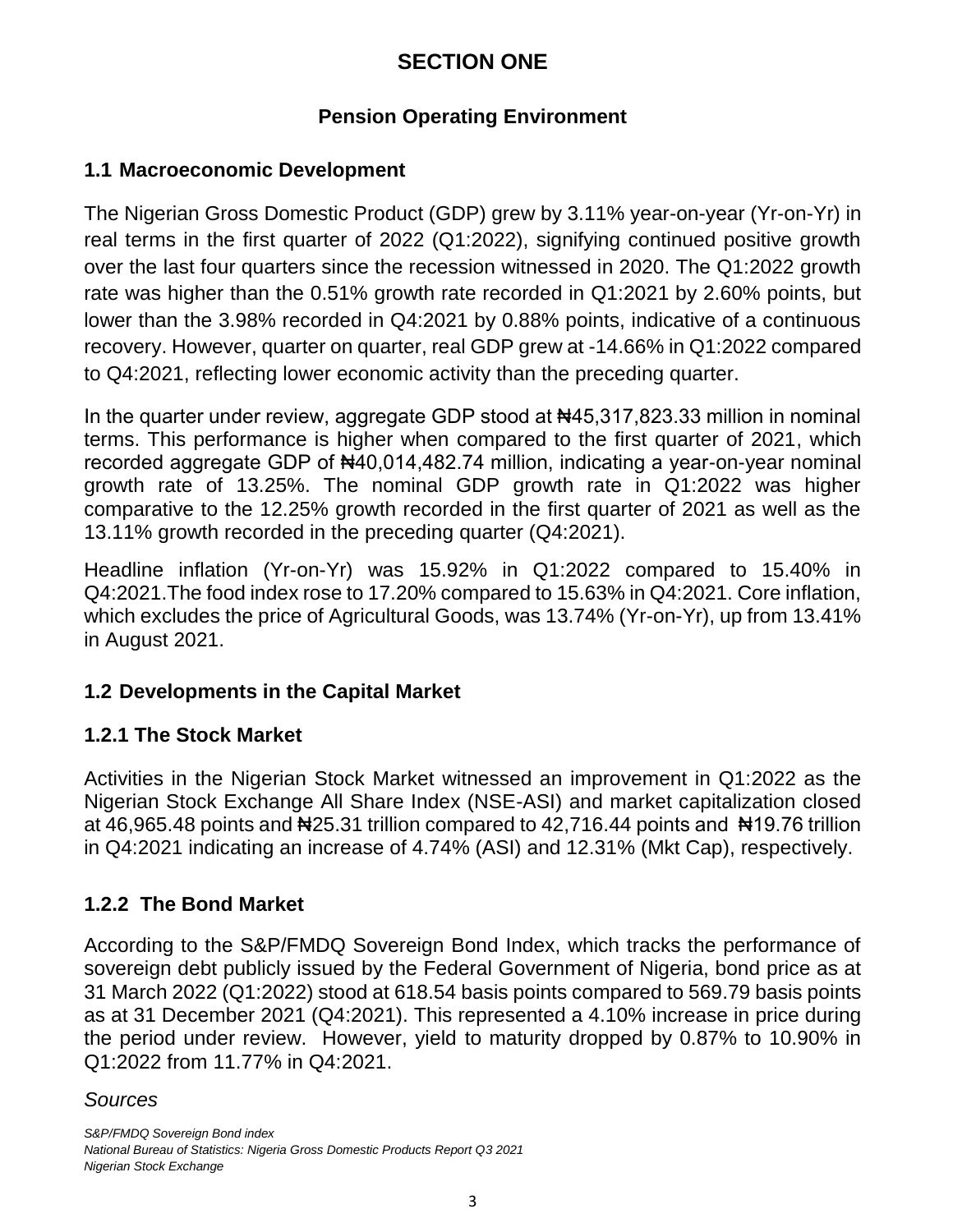## **SECTION TWO**

#### **Regulatory and Supervisory Activities**

#### <span id="page-5-2"></span><span id="page-5-1"></span><span id="page-5-0"></span>**2.1 Surveillance of the Pension Industry**

## <span id="page-5-3"></span>**2.1.1 Update on the On-Site Examinations of Licensed Pension Operators**

The 2022 Routine Examination of Pension Fund Operators (PFOs), in accordance with Section 92 of the Pension Reform Act 2014 was yet to commence. However, preparatory activities towards the commencement of the exercise in June 2022 were ongoing.

## <span id="page-5-4"></span>**2.1.2 Appointment of Board Members of PFOs**

The Commission approved the appointment of Board members by six (6) Pension Fund Operators during the quarter under review. The appointees are listed in Table 2.1 below:

| S/N            | <b>Name of Nominee</b>                | <b>Operator</b>                                    | <b>Position</b>                                              | Date of<br><b>Appointment</b> |
|----------------|---------------------------------------|----------------------------------------------------|--------------------------------------------------------------|-------------------------------|
| 1              | Mrs. Hannatu Dikko                    | CrusaderSterling<br>Pensions                       | Non-Exexcutive<br><b>Director</b>                            | 11 January<br>2022            |
|                |                                       | Limited                                            |                                                              |                               |
| $\overline{2}$ | AIG Adamu Usman                       | <b>NPF Pensions</b><br>Limited                     | Non-Exexcutive<br><b>Director</b>                            | 17 January<br>2022            |
| 3              | Mr. Umar Faruk Aminu                  | <b>Radix Pension</b><br><b>Managers</b><br>Limited | Non-Exexcutive<br><b>Director</b>                            | 18 January<br>2022            |
| $\overline{4}$ | Mr. Ashaye Adetunbi<br>Iretimilehin   | <b>Access Pension</b>                              | Head, Payments<br>and Settlements<br>Departments             | 18 January<br>2022            |
| 5              | Mrs. Chigozirim<br>Ugomma Otefe-Edebi | <b>Fund Custodian</b>                              | Head, Human<br>Resources and<br>Administration<br>Department | 26 January<br>2022            |
| 6              | Mr. George Oguachuba                  | <b>Total E&amp;P</b><br>Nigeria CPFA<br>Limited    | Non-Exexcutive<br><b>Director</b>                            | 19 January<br>2022            |
| $\overline{7}$ | Mr. Emmanuel Orokpo                   | Premium<br><b>Pension Limited</b>                  | Ag. Chief<br><b>Financial Officer</b>                        | 26 January<br>2022            |

#### <span id="page-5-5"></span>**Table 2.1: Names of Appointed/Re-appointed Board Members of PFOs**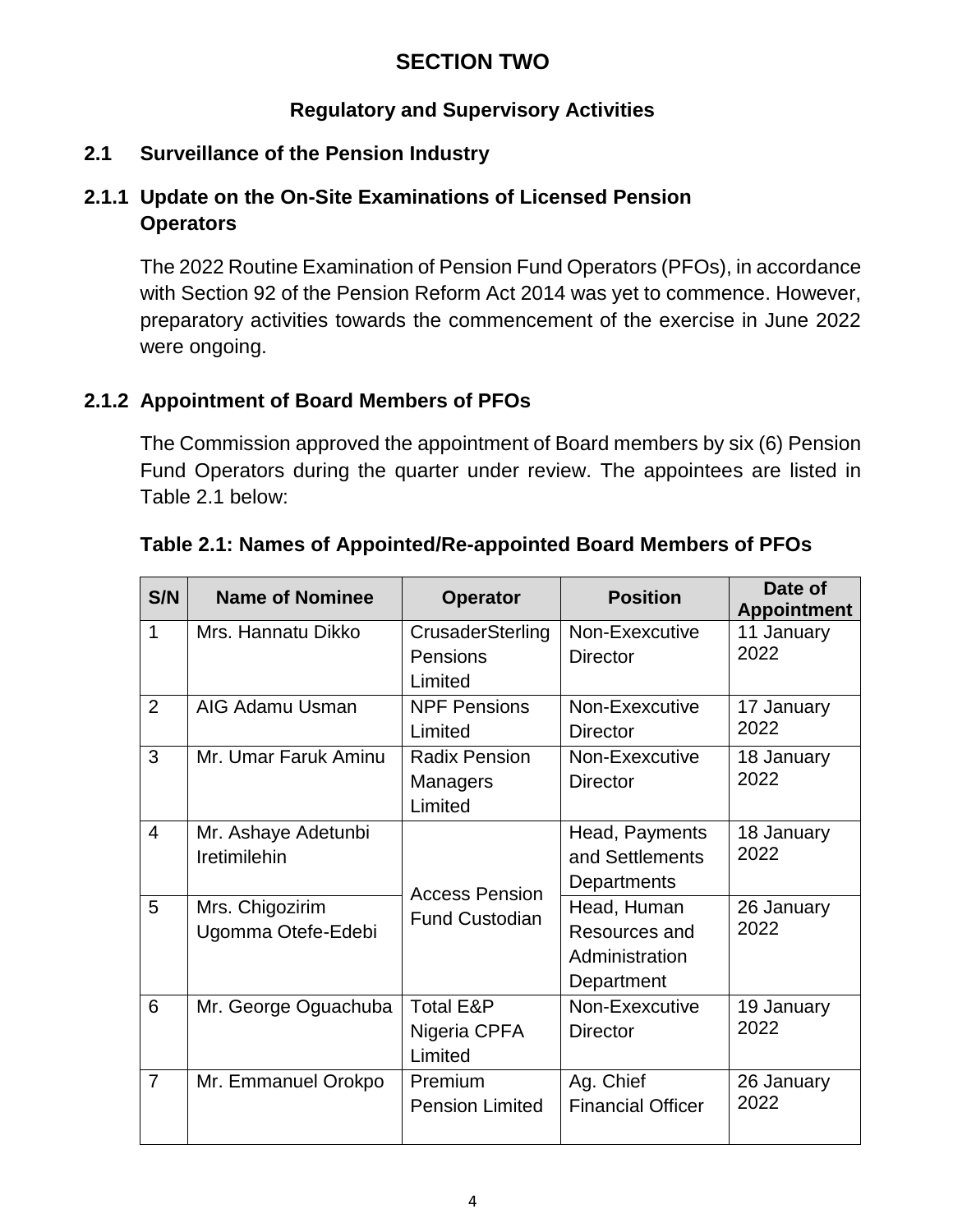| S/N | <b>Name of Nominee</b>              | <b>Operator</b>                                       | <b>Position</b>                                              | Date of<br><b>Appointment</b> |
|-----|-------------------------------------|-------------------------------------------------------|--------------------------------------------------------------|-------------------------------|
| 8   | Mrs. Oke Maduewesi                  | Trustfund                                             | Independent Non-<br><b>Executive Director</b>                | 20 January<br>2022            |
| 9   | Mrs. Oluwo<br>Oluwafunmilayo Bolade | Pensions<br>Limited                                   | Company<br>Secretary/General<br>Counsel                      | 28 February<br>2022           |
| 10  | Mr. Shehu Mi-Bornu                  |                                                       | Non-Exexcutive<br><b>Director</b>                            | 15 February<br>2022           |
| 11  | Mr. Idowu Muslim                    | <b>NLPC Pension</b><br>Fund<br>Administrators         | Head, Business<br>Development<br>Department                  | 28 February<br>2022           |
| 12  | Mr. Abiola Lawal                    |                                                       | Head, Internal<br><b>Audit Department</b>                    |                               |
| 13  | Mr. Abdulrahman<br><b>Bappa</b>     | Sigma Pensions                                        | Head, Benefits<br>Administration<br>Department               | 08 February<br>2022           |
| 14  | Mrs. Zainab Kaka Bello              | Limited                                               | Head,<br>Compliance<br>Department                            |                               |
| 15  | Hon. Chiedu Godwin<br>Eluemunoh     |                                                       | Non-Exexcutive<br><b>Director</b>                            | 16 February<br>2022           |
| 16  | Mrs. Adaobi Christiana<br>Kpoko     | <b>First Guarantee</b><br><b>Pension Limited</b>      | Ag. Company<br>Secretary/General<br>Counsel                  | 15 February<br>2022           |
| 17  | Mr. Lwanga Agbata                   | <b>NUPEMCO</b>                                        | Ag. Head,<br><b>Benefits</b><br>Administration<br>Department | 25 February<br>2022           |
| 18  | Mr. Folarin Olusegun                | Nestle Nigeria<br><b>Trust CPFA</b><br>Limited        | Managing<br>Director/Chief<br><b>Executive Officer</b>       | 01 March<br>2022              |
| 19  | Mr. Peters Ifeanyi<br>Eledu         | <b>Zenith Pensions</b>                                | Managing<br>Director/Chief<br><b>Executive Officer</b>       | 03 March<br>2022              |
| 20  | Mr. Chuks Emma Okoh                 | Custodian<br>Limited                                  | Non-Executive<br><b>Director</b>                             |                               |
| 21  | Mr. Brimoh Chinke<br>Awudu          |                                                       | Independent Non-<br><b>Executive Director</b>                |                               |
| 22  | Mr. Mustapha Hameed<br>Adegbenga    | <b>IEI-Anchor</b><br>Pension<br>Managers<br>Limited   | Head, Treasury &<br>Investment<br>Department                 | 09 March<br>2022              |
| 23  | Mr. Olayiwola Ige                   | <b>UBA Pensions</b><br>Custodian<br>Limited           | <b>Chief Risk Officer</b>                                    | 11 March<br>2022              |
| 24  | Ms. Adaobi Eze                      | <b>Stanbic IBTC</b><br>Pension<br>Managers<br>Limited | Company<br>Secretary/General<br>Counsel                      | 14 March<br>2022              |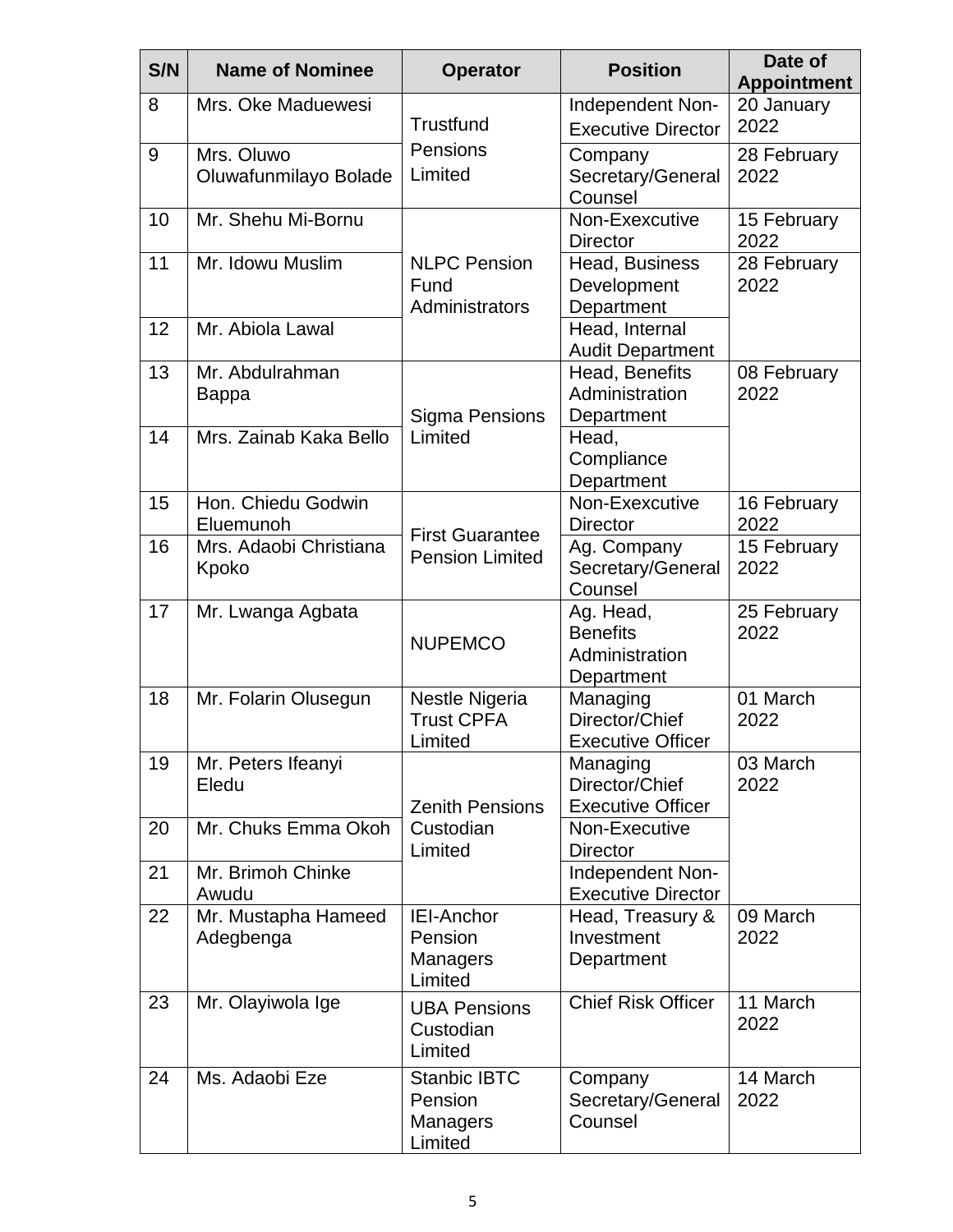| S/N | <b>Name of Nominee</b> | <b>Operator</b>         | <b>Position</b>          | Date of<br><b>Appointment</b> |
|-----|------------------------|-------------------------|--------------------------|-------------------------------|
| 25  | Mr. Donald Onuoha      |                         | Managing                 | 15 March                      |
|     |                        | <b>Fidelity Pension</b> | Director/Chief           | 2022                          |
|     |                        | <b>Managers</b>         | <b>Executive Officer</b> |                               |
| 26  | Mr. John Obi           | Limited                 | Non-Executive            | 14 March                      |
|     |                        |                         | <b>Director</b>          | 2022                          |
| 27  | Ms. Abisola Ogundeji   |                         | Company                  | 14 March                      |
|     |                        | <b>First Pension</b>    | Secretary/General        | 2022                          |
|     |                        | Custodian               | Counsel                  |                               |
| 28  | Mr. Christopher        |                         | Non-Executive            | 31 March                      |
|     | Adeyemi                |                         | <b>Director</b>          | 2022                          |

## <span id="page-7-0"></span>**2.1.3 Resignation of Board Members of PFOs**

The Commission had approved the resignation of one member of the Board of Zenith Pension Custodian in line with the Corporate Governance Code for licensed PFOs as shown in Table 2.2 below:

#### <span id="page-7-4"></span>**Table 2.2: Names of Board Members that Exited from the Board of PFOs**

| <b>SN</b> | <b>Name</b>                  | <b>Operator</b>                                   | <b>Position</b> | <b>Date Approved</b> |
|-----------|------------------------------|---------------------------------------------------|-----------------|----------------------|
|           | Nkem Oni-<br>Egboma<br>(Mrs) | <b>Zenith Pension</b><br><b>Custodian Limited</b> | MD/CEO          | 14 March 2022        |

#### <span id="page-7-1"></span>**2.2 Update on Compliance by the Private Sector**

#### <span id="page-7-2"></span>**2.2.1 Issuance of Pension Clearance Certificates**

The Commission received 11,200 applications from private sector organizations for the issuance of Pension Clearance Certificates (PCCs). Out of this number, PCCs were issued to 10,541 organizations, while 659 applications were in the approval process as at 31 March 2022. The records showed that the 10,541 organizations had remitted a total sum of N59,39 Billion into the Retirement Savings Accounts (RSAs) of their employees, totaling 45,170.

## <span id="page-7-3"></span>**2.2.2 Update on the Recovery of Outstanding Pension Contributions and Penalties from Defaulting Employers**

Following the issuance of demand notices to defaulting employers whose pension liabilities were established by the Recovery Agents (RAs) appointed by the Commission, the sum of N422.34 Million representing principal contribution (N124.89Million) and penalty (N295.45Million) was recovered from 23 defaulting employers during the quarter under review. Meanwhile, 6 defaulting employers have been recommended for appropriate legal action, for refusing to remit pension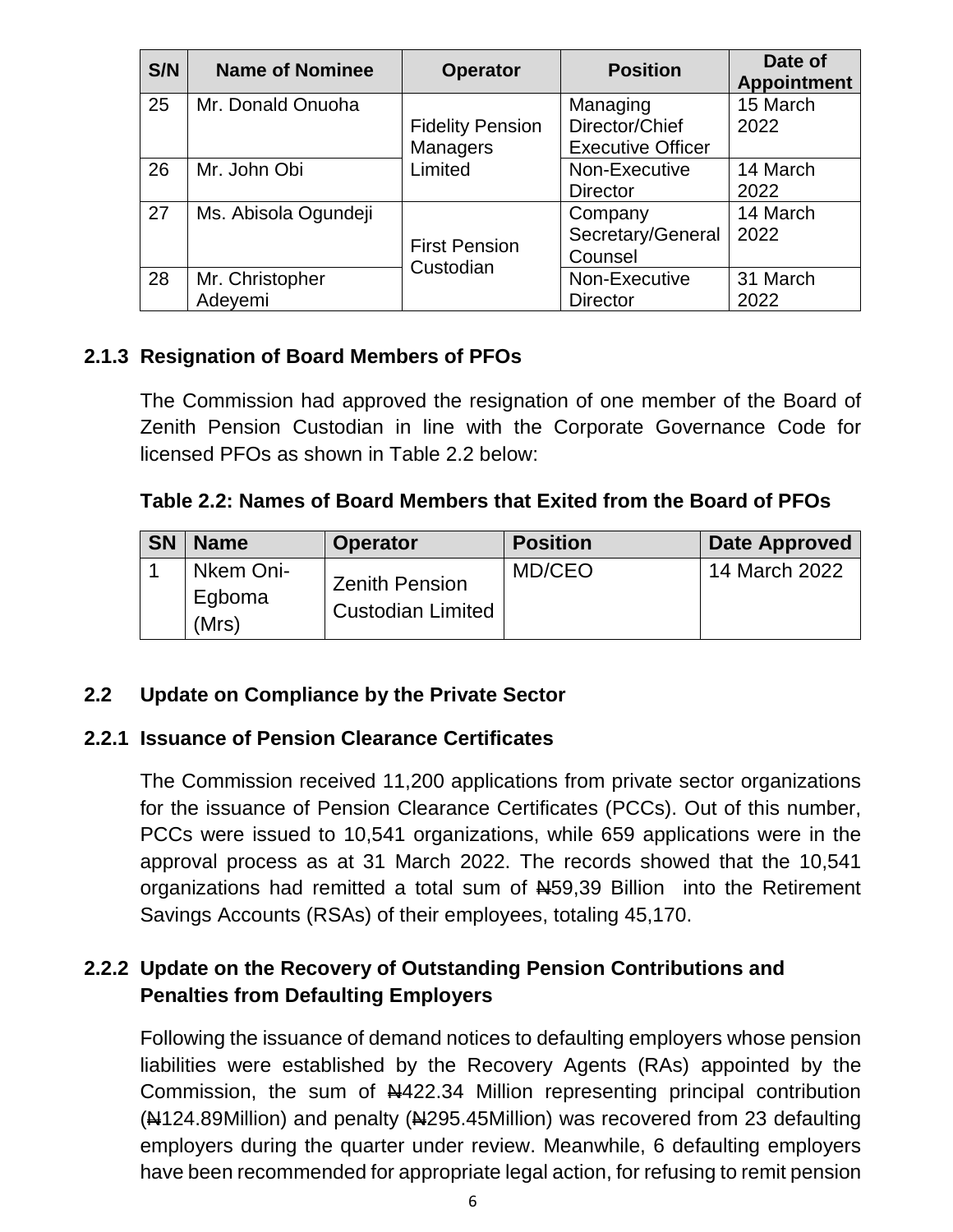contributions of their employees after all administrative actions to make them comply failed.

## <span id="page-8-0"></span>**2.2.3 Update on Refund of Pension Contributions to Military Personnel and Employees of the Security Agencies**

During the quarter under review, the Commission granted approval for the refund of N850,120.34 to 11 personnel of the Military and other Security Agencies who were exempted from the Contributory Pension Scheme (CPS).

## <span id="page-8-1"></span>**2.2.4 Supervision of the Pension Transitional Arrangement Directorate (PTAD)**

The Commission continued to monitor the payment of pensions to Public Service retirees under the Defined Benefits Scheme (DBS) through monthly statutory returns rendered by the PTAD. The Commission received twenty-three (23) complaints regarding the DBS during the quarter, which were all forwarded to PTAd and subsequently resolved.

#### <span id="page-8-2"></span>**2.2.5 Update on the Nigeria Social Insurance Trust Fund (NSITF)**

The Commission received applications to transfer NSITF contributions on behalf of 218 NSITF contributors during the quarter under review. Approval was granted to transfer A11.53 Million to the Retirement Savings Accounts (RSAs) of 213 contributors. On a similar note, the Commission approved monthly pensions in the sum of N40.47 Millionto 2,304 NSITF pensioners.

#### <span id="page-8-3"></span>**2.3 Compliance by State Governments**

#### <span id="page-8-4"></span>**2.3.1 Status of Implementation of the CPS and other Schemes**

<span id="page-8-5"></span>As at Q1 2022, twenty-five (25) States of the Federation had enacted pension laws on the CPS, while two (8) States were at the bill stage. Four (4) States adopted the Contributory Defined Benefits Scheme (CDBS). Table 2.3 below provides details of the level of implementation of the CPS by the States: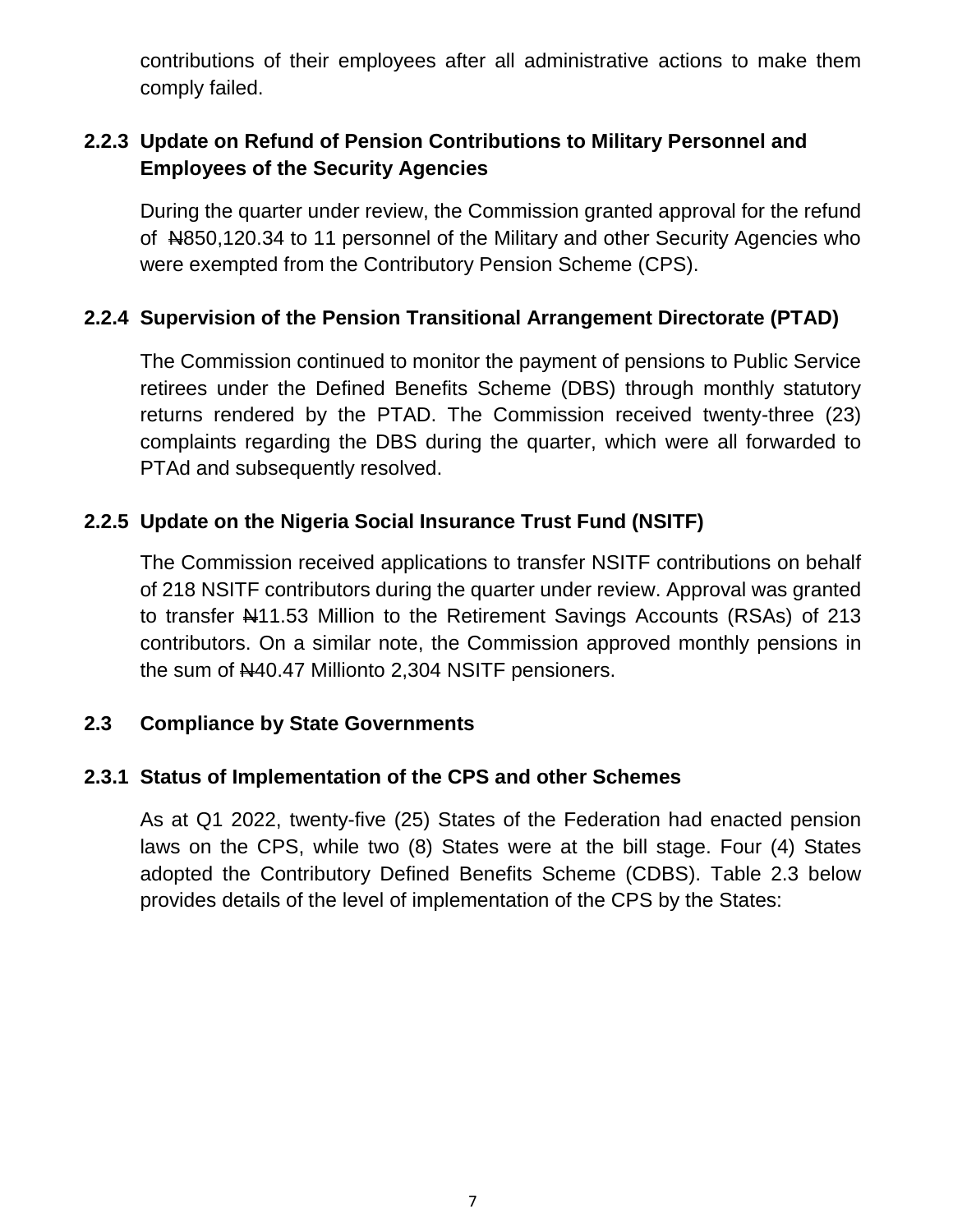| <b>States at Bill</b><br><b>Stage</b> | <b>States with</b><br><b>Enacted</b><br>laws on CPS | <b>States with</b><br>pension<br><b>Bureaux/Boards</b><br>in line with CPS                                     | <b>States</b><br><b>Remitting ER</b><br>& EE Pension<br><b>Contributions</b> | <b>States that</b><br>Conducted<br><b>Actuarial</b><br>Valuation | Availability of<br><b>RBBRFA</b> | <b>Funding of</b><br><b>Accrued Rights</b> | Pension<br><b>Under CPS</b>  | Payment of Valid Group<br>Life /Sinking<br>Fund | <b>States</b><br>Remitting only Schemes***<br><b>EE Pension</b><br><b>Contributions</b> | <b>States with</b><br><b>Other Pension</b> |
|---------------------------------------|-----------------------------------------------------|----------------------------------------------------------------------------------------------------------------|------------------------------------------------------------------------------|------------------------------------------------------------------|----------------------------------|--------------------------------------------|------------------------------|-------------------------------------------------|-----------------------------------------------------------------------------------------|--------------------------------------------|
|                                       |                                                     |                                                                                                                |                                                                              |                                                                  | <b>Number of States</b>          |                                            |                              |                                                 |                                                                                         |                                            |
| 8                                     | 25                                                  | 15                                                                                                             | 10                                                                           | $\overline{7}$                                                   | 9                                | 6                                          | 5                            | $\overline{7}$<br><b>LAGOS</b>                  | $\overline{2}$<br><b>KEBBI</b>                                                          | 4<br><b>JIGAWA</b>                         |
| <b>KWARA</b>                          | <b>LAGOS</b><br><b>FCT</b>                          | <b>LAGOS</b><br>FCT                                                                                            | LAGOS<br>FCT*                                                                | <b>LAGOS</b><br><b>FCT</b>                                       | <b>LAGOS</b><br><b>FCT</b>       | <b>LAGOS</b><br><b>FCT</b>                 | <b>LAGOS</b><br><b>FCT</b>   | <b>FCT</b>                                      | <b>RIVERS</b>                                                                           | <b>KANO</b>                                |
| <b>PLATEAU</b>                        |                                                     | <b>OSUN</b>                                                                                                    |                                                                              | <b>OSUN</b>                                                      | <b>OSUN</b>                      |                                            |                              |                                                 |                                                                                         | <b>GOMBE</b>                               |
| <b>CROSS RIVERS</b>                   | OSUN<br><b>KADUNA</b>                               | <b>KADUNA</b>                                                                                                  | OSUN*<br><b>KADUNA</b>                                                       | <b>KADUNA</b>                                                    | <b>KADUNA</b>                    | <b>OSUN</b><br><b>KADUNA</b>               | <b>OSUN</b><br><b>KADUNA</b> | <b>OSUN</b><br><b>ONDO</b>                      |                                                                                         |                                            |
| <b>BORNO</b><br><b>AKWA IBOM</b>      | <b>DELTA</b>                                        | <b>DELTA</b>                                                                                                   | DELTA*                                                                       | DELTA                                                            |                                  | <b>DELTA</b>                               |                              | ED <sub>O</sub>                                 |                                                                                         | <b>ZAMFARA</b>                             |
| <b>BAUCHI</b>                         | <b>EKITI</b>                                        | <b>EKITI</b>                                                                                                   | EKITI*                                                                       | <b>EKITI</b>                                                     | <b>DELTA</b><br>ANAMBRA (LG)     | ANAMBRA (LG)                               | <b>DELTA</b>                 | <b>KADUNA</b>                                   |                                                                                         |                                            |
| <b>KATSINA</b>                        | <b>ONDO</b>                                         | <b>ONDO</b>                                                                                                    | ONDO*                                                                        | <b>RIVERS</b>                                                    | <b>RIVERS</b>                    |                                            |                              | <b>EKITI</b>                                    |                                                                                         |                                            |
| <b>YOBE</b>                           | <b>EDO</b>                                          | <b>EDO</b>                                                                                                     | <b>EDO</b>                                                                   |                                                                  | <b>NIGER</b>                     |                                            |                              |                                                 |                                                                                         |                                            |
|                                       | <b>BENUE</b>                                        | <b>BENUE</b>                                                                                                   | <b>BENUE</b>                                                                 |                                                                  | <b>EKITI</b>                     |                                            |                              |                                                 |                                                                                         |                                            |
|                                       | <b>KEBBI</b>                                        | <b>KEBBI</b>                                                                                                   | ANAMBRA*                                                                     |                                                                  |                                  |                                            |                              |                                                 |                                                                                         |                                            |
|                                       | <b>NIGER</b>                                        | <b>NIGER</b>                                                                                                   |                                                                              |                                                                  |                                  |                                            |                              |                                                 |                                                                                         |                                            |
|                                       | <b>RIVERS</b>                                       | <b>RIVERS</b>                                                                                                  |                                                                              |                                                                  |                                  |                                            |                              |                                                 |                                                                                         |                                            |
|                                       | OGUN                                                | <b>OGUN</b>                                                                                                    |                                                                              |                                                                  |                                  |                                            |                              |                                                 |                                                                                         |                                            |
|                                       | BAYELSA                                             | <b>BAYELSA</b>                                                                                                 |                                                                              |                                                                  |                                  |                                            |                              |                                                 |                                                                                         |                                            |
|                                       | <b>KOGI</b>                                         | <b>KOGI</b>                                                                                                    |                                                                              |                                                                  |                                  |                                            |                              |                                                 |                                                                                         |                                            |
|                                       | <b>ANAMBRA</b>                                      |                                                                                                                |                                                                              |                                                                  |                                  |                                            |                              |                                                 |                                                                                         |                                            |
|                                       | ABIA                                                |                                                                                                                |                                                                              |                                                                  |                                  |                                            |                              |                                                 |                                                                                         |                                            |
|                                       | <b>TARABA</b>                                       |                                                                                                                |                                                                              |                                                                  |                                  |                                            |                              |                                                 |                                                                                         |                                            |
|                                       | <b>IMO</b>                                          |                                                                                                                |                                                                              |                                                                  |                                  |                                            |                              |                                                 |                                                                                         |                                            |
|                                       | <b>SOKOTO</b>                                       |                                                                                                                |                                                                              |                                                                  |                                  |                                            |                              |                                                 |                                                                                         |                                            |
|                                       | <b>ADAMAWA</b>                                      |                                                                                                                |                                                                              |                                                                  |                                  |                                            |                              |                                                 |                                                                                         |                                            |
|                                       | <b>EBONYI</b>                                       |                                                                                                                |                                                                              |                                                                  |                                  |                                            |                              |                                                 |                                                                                         |                                            |
|                                       | NASARAWA                                            |                                                                                                                |                                                                              |                                                                  |                                  |                                            |                              |                                                 |                                                                                         |                                            |
|                                       | <b>ENUGU</b>                                        |                                                                                                                |                                                                              |                                                                  |                                  |                                            |                              |                                                 |                                                                                         |                                            |
|                                       | <b>OYO</b>                                          |                                                                                                                |                                                                              |                                                                  |                                  |                                            |                              |                                                 |                                                                                         |                                            |
|                                       |                                                     |                                                                                                                |                                                                              |                                                                  |                                  |                                            |                              |                                                 |                                                                                         |                                            |
|                                       | <b>KEY</b>                                          |                                                                                                                |                                                                              |                                                                  |                                  |                                            |                              |                                                 |                                                                                         |                                            |
|                                       |                                                     | * States with backlog in remittance: Osun, Anambra, Delta, FCT Area Councils, Ekiti and Ondo                   |                                                                              |                                                                  |                                  |                                            |                              |                                                 |                                                                                         |                                            |
|                                       |                                                     | ***2 States (Jigawa and Kano) implementing CDBS. Gombe and Zamfara have laws on CDBS but are yet to implement. |                                                                              |                                                                  |                                  |                                            |                              |                                                 |                                                                                         |                                            |
| <b>ER Means Employer</b>              |                                                     |                                                                                                                |                                                                              |                                                                  |                                  |                                            |                              |                                                 |                                                                                         |                                            |
| <b>EE</b> Means Employee              |                                                     |                                                                                                                |                                                                              |                                                                  |                                  |                                            |                              |                                                 |                                                                                         |                                            |

## **Table 2.3: Status of Implementation of the CPS by States**

## <span id="page-9-0"></span>**2.3.2 Update on Sensitization/Capacity Building Workshops and Engagements**

The Commission carried out sensitization workshops, capacity-building programs, and stakeholder engagement meetings during the quarter under review, including, but not limited to the following:

i. Meeting with representatives of the Ekiti State Pension Commission (ESPC), which discussed the challenges being faced in the implementation of the CPS in the State.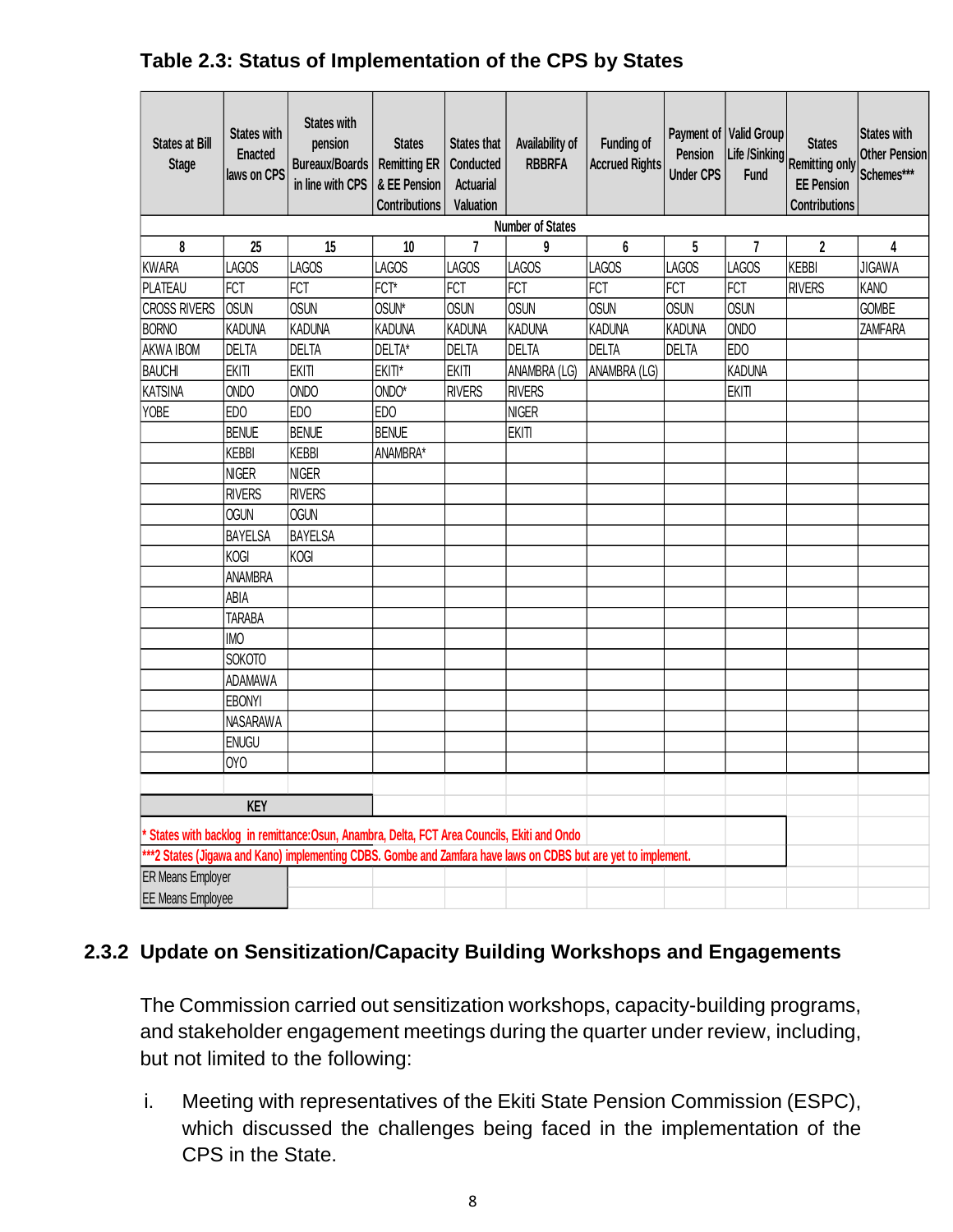- ii. The Commission made presentations at the Pension Management Retreat organized by the FCT Area Councils Staff Pension Board (FCTACSPB) in Akwanga, Nasarawa State. The presentations were on the CPS implementation challenges with emphasis on uncredited contributions.
- iii. The Commission engaged the Government of Rivers State, expressing concern over the State's inability to take steps to fully implement the CPS in the State, in view of the impending commencement of retirement of employees of the State under the CPS as from 1 June 2022.
- iv. The Commission also engaged the Government of Ogun State on the persistent non-remittance of pension contributions into the State employees' RSAs by the State, in view of the fact that employees of the State would start retiring under the CPS as from 1 July 2025.

## <span id="page-10-0"></span>**2.4 Update on the Micro Pension Plan (MPP)**

#### <span id="page-10-1"></span>**2.4.1 Micro Pension Registration and Contribution**

Eighteen (18) PFAs registered 2,897 contributors during the quarter under review. This brought the total number of Micro Pension contributors to 76,588 as at 31 March 2022. Similarly, the sum of N434.53 Million was credited into the RSAs of 8,668 MPP Contributors in Q1 2022, bringing the total value of the Micro Pension Fund to  $\mu$ 263.57 Million as at 31 March 2022

#### <span id="page-10-2"></span>**2.4.2 Contingent Withdrawals**

Five (5) PFAs processed and approved requests for contingent withdrawals amounting to N644,368.94 from eight (8) MPP contributors during the quarter, as shown in Table 2.4 below:

| <b>Period</b>  | No. of PFAs No. of Contributors Withdrawn Inception to 31 | <b>Amount</b><br>(N) | Cumulative (N)<br>(from<br><b>March 2022)</b> |
|----------------|-----------------------------------------------------------|----------------------|-----------------------------------------------|
| Jan - Mar 2022 |                                                           | 644,368.94           | 20,678,049.42                                 |

## <span id="page-10-4"></span>**Table 2.4: Contingent Withdrawals During Q1 2022**

#### <span id="page-10-3"></span>**2.4.3 Conversion from MPP to CPS**

During the quarter, sixty-nine (69) Micro Pension Participants converted to the Mandatory CPS and the sum of N4245,805.93 was transferred from Micro Pension Fund (Fund V) to RSA Active Funds (Funds II & III).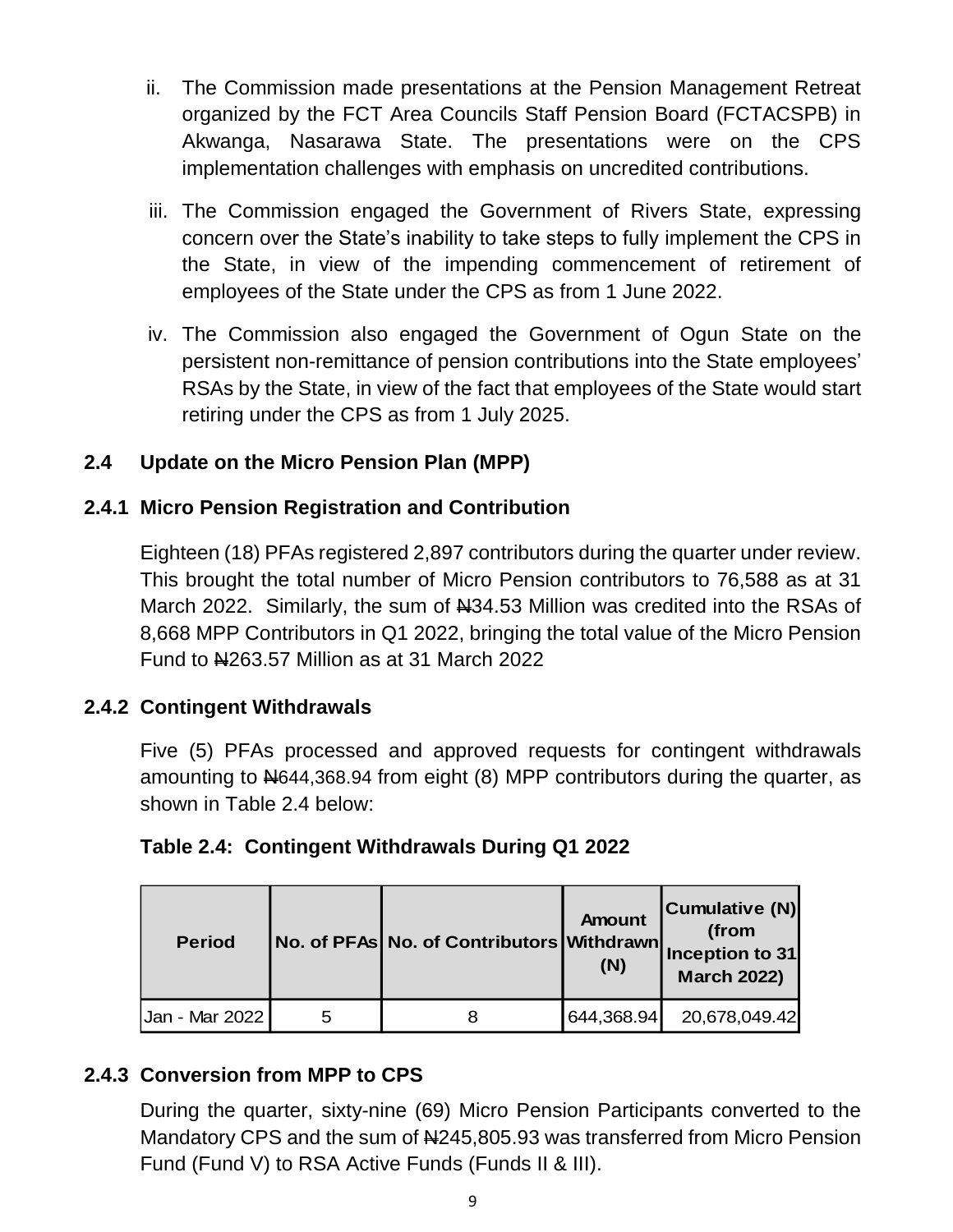## <span id="page-11-0"></span>**2.4.4 Update on Engagement with Micro Pension Stakeholders**

- i. The Commission facilitated and made presentation titled, ''Micro Pension Plan as a Core Driver of Rapid Economic Growth, National Development as well as Security'' at the CSO-Media Conference organized by the Conference of Civil Society of Nigeria (CCSON) on the 25 of February, 2022 at its Corporate Office in Garki, Abuja. The aim of the Conference was to educate the Civil Society Organization on the workings of the Micro Pension Plan and the Contributory Pension Scheme.
- ii. The Commission visited the Finance Committee of the Catholic Secretariat of Nigeria to further discuss ways to engender buy-in of the Micro Pension Plan by the Christian Catholic Faith.
- iii. The Commission held a meeting with the Enhancing Financial Innovation and Access (EFInA) on 4 March 2022, to discuss the Commission's level of compliance with the Gender Data Ecosystem of the Nigeria Financial System.
- iv. The Commission Participated at the 33<sup>rd</sup> Enugu International Trade Fair held between 25 March and 4 April, 2022 at the Enugu International Trade Fair Complex, Golf Estate, G.R.A Enugu.

#### <span id="page-11-1"></span>**2.5 Update on RSA Registrations**

#### <span id="page-11-2"></span>**2.5.1 RSA Membership Count by PFA**

<span id="page-11-3"></span>The PFAs registered a total of 93,114 RSAs during the quarter under review. This brought the cumulative RSA registrations from inception to 9,621,979 as at 31 March 2022. Table 2.5 below provides further details.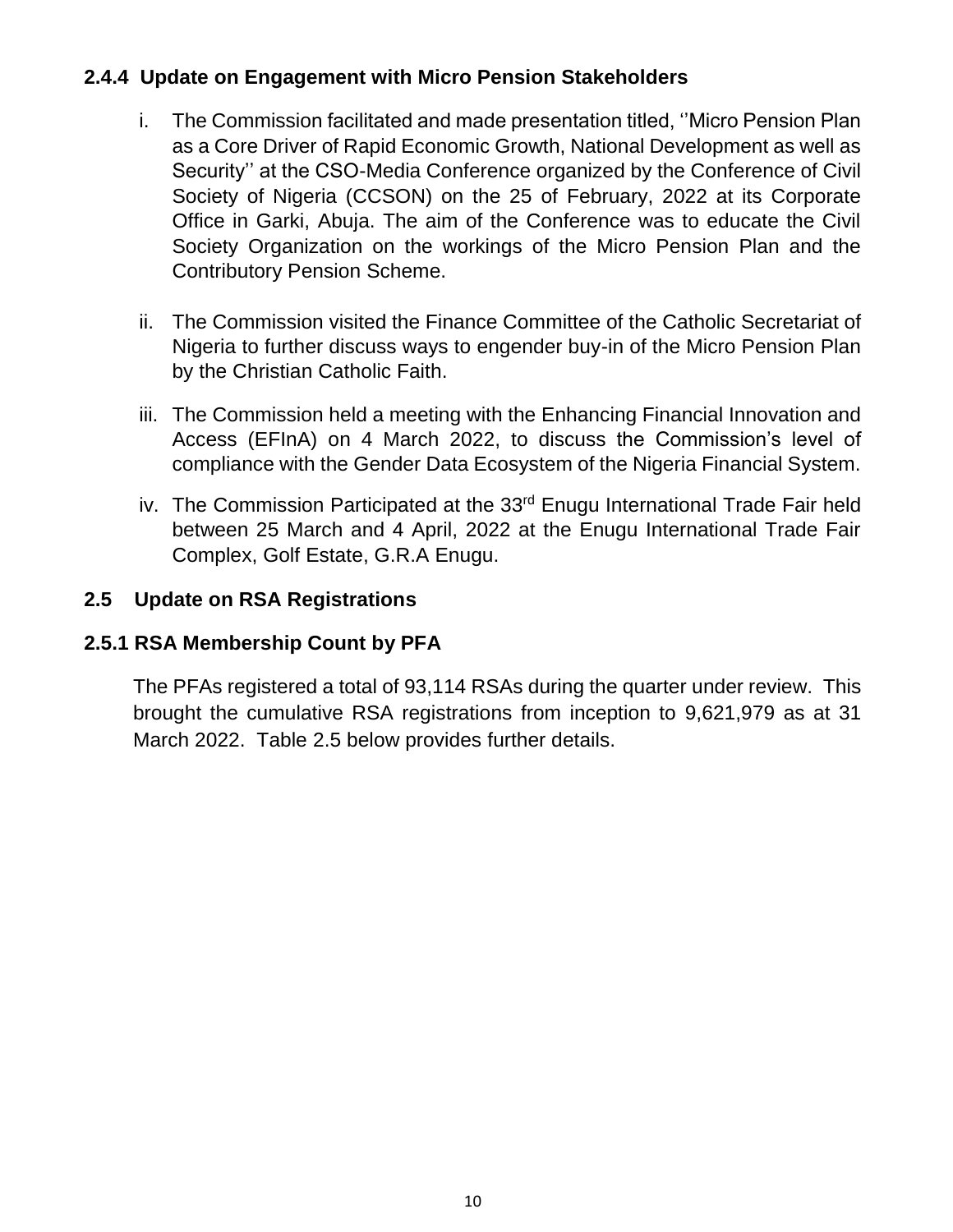| <b>SN</b>      | <b>PFA</b>                                      | <b>Total RSA</b><br><b>Registrations</b><br><b>From Inception</b><br><b>To Date</b> | $\%$   |
|----------------|-------------------------------------------------|-------------------------------------------------------------------------------------|--------|
| $\mathbf{1}$   | <b>AIICO Pension Managers Limited</b>           | 255,784                                                                             | 2.66   |
| $\overline{2}$ | Apt Pension Funds Managers Limited              | 161,961                                                                             | 1.68   |
| 3              | ARM Pension Managers (PFA) Limited              | 862,066                                                                             | 8.96   |
| $\overline{4}$ | <b>Crusader Sterling Pensions Limited</b>       | 362,526                                                                             | 3.77   |
| 5              | <b>FCMB Pensions Limited</b>                    | 462,675                                                                             | 4.81   |
| 6              | <b>Fidelity Pension Managers Limited</b>        | 318,899                                                                             | 3.31   |
| $\overline{7}$ | <b>First Guarantee Pension Limited</b>          | 280,751                                                                             | 2.92   |
| 8              | <b>IEI-Anchor Pension Managers Limited</b>      | 153,862                                                                             | 1.60   |
| 9              | Investment-One Pension Managers Limited         | 85,674                                                                              | 0.89   |
| 10             | Leadway Pensure PFA Limited                     | 668,365                                                                             | 6.95   |
| 11             | Nigerian University Pension Management Company  | 25,481                                                                              | 0.26   |
| 12             | <b>NLPC Pension Fund Administrators Limited</b> | 342,531                                                                             | 3.56   |
| 13             | <b>NPF Pension Fund Managers</b>                | 311,574                                                                             | 3.24   |
| 14             | <b>Oak Pensions Limited</b>                     | 221,839                                                                             | 2.31   |
| 15             | <b>Pensions Alliance Limited</b>                | 587,412                                                                             | 6.10   |
| 16             | <b>Premium Pension Limited</b>                  | 757,761                                                                             | 7.88   |
| 17             | Radix Pension Managers Limited                  | 39,493                                                                              | 0.41   |
| 18             | <b>Sigma Pensions Limited</b>                   | 753,134                                                                             | 7.83   |
| 19             | Stanbic IBTC Pension Managers Limited           | 1,940,355                                                                           | 20.17  |
| 20             | <b>Tangerine Pension Limited</b>                | 94,757                                                                              | 0.98   |
| 21             | <b>Trustfund Pensions Limited</b>               | 782,757                                                                             | 8.14   |
| 22             | <b>Veritas Glanvills Pensions Limited</b>       | 152,322                                                                             | 1.58   |
|                | Total                                           | 9,621,979                                                                           | 100.00 |

**Table 2.5: RSA Registration Count by PFA from Inception to Date**

#### <span id="page-12-0"></span>**2.5.2 Gender and Age Distribution**

Analysis of new registrations on the CPS for the quarter ended 31 March 2022 showed that 86.4% were below the age of 40 years. This points to the increasing sustainability of the CPS, as the younger generation are actively being enlisted into the Scheme. Regarding gender distribution, 66% of those registered during the quarter were male, while 34% were female. The table and chart below provide additional details on the age and gender distribution of RSA registrations during the quarter ended 31 March 2022.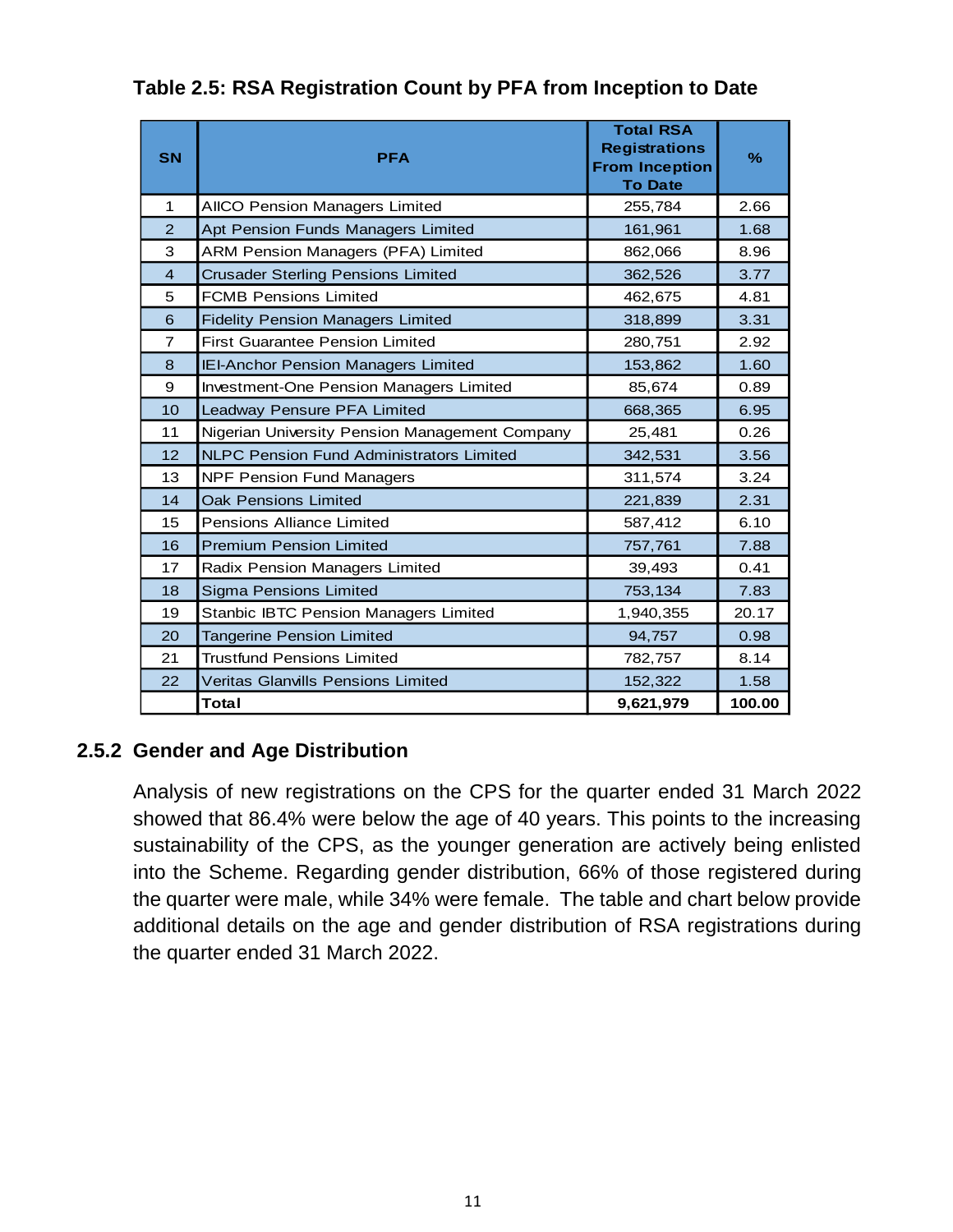*Age and Gender Registration Count for 1 st Quarter 2022*

|                    | Q1 2022       |             |              |        | <b>Total from Inception</b> |             |              |        |
|--------------------|---------------|-------------|--------------|--------|-----------------------------|-------------|--------------|--------|
| Age                | <b>Female</b> | <b>Male</b> | <b>Total</b> | $(\%)$ | Female                      | <b>Male</b> | <b>Total</b> | (%)    |
| Less than 30 years | 17,506        | 29,497      | 47,003       | 50.46  | 1,135,277                   | 2,364,747   | 3,500,024    | 36.38  |
| 30 - 39 years      | 10,817        | 22,623      | 33,440       | 35.90  | 1,064,871                   | 2,468,722   | 3,533,593    | 36.72  |
| 40 - 49 years      | 2,721         | 6,703       | 9,424        | 10.12  | 515,933                     | 1,269,913   | 1,785,846    | 18.56  |
| 50 - 59 years      | 614           | 1,991       | 2,605        | 2.80   | 165,064                     | 544,684     | 709,748      | 7.38   |
| 160 - 65 vears     | 87            | 374         | 461          | 0.49   | 7,755                       | 57,381      | 65,136       | 0.68   |
| Above 65 years     | 36            | 175         | 211          | 0.23   | 3,703                       | 23,929      | 27,632       | 0.29   |
| <b>Total</b>       | 31,781        | 61,363      | 93,144       | 100.00 | 2,892,603                   | 6,729,376   | 9,621,979    | 100.00 |
| Percentage (%)     | 34.12         | 65.88       | 100.00       |        | 30.06                       | 69.94       | 100.00       |        |



Figure 1: Age and Gender Registration Count for 1st Quarter 2022

## <span id="page-13-0"></span>**2.5.3 Employer Code Generation**

<span id="page-13-1"></span>The Commission generated a total of 3,631 employer codes during the quarter ended 31 March 2022. Over 85% of employer codes generated were for private sector companies and about 7% for business name registrations. During the quarter, only three (3) codes were generated for the Federal Government and Eight (8) employer codes were generated for State Governments. Table 2.6 below shows the employer codes generated within the period under review.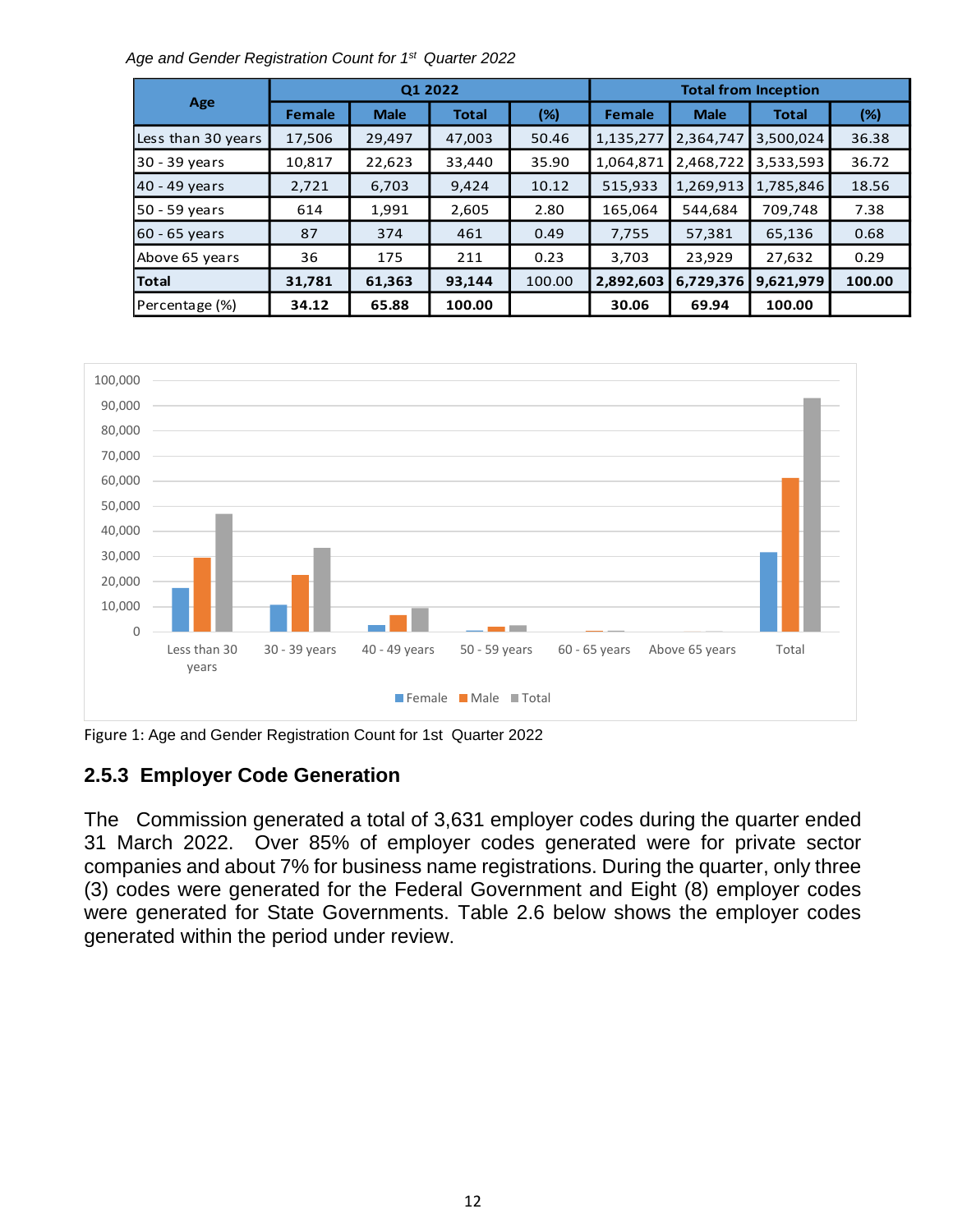|              | <b>Employe</b> |                                     | <b>Employer</b> | <b>Employer</b>         | <b>Employer</b>   | <b>Employer</b> | <b>Employer Code</b>                 |       |
|--------------|----------------|-------------------------------------|-----------------|-------------------------|-------------------|-----------------|--------------------------------------|-------|
| SN           | r Code         | <b>Description</b>                  |                 | Code Count   Code Count | <b>Code Count</b> | Code Count      | <b>Count Inception   Weight (%) </b> |       |
|              | <b>Type</b>    |                                     | <b>Jan 2022</b> | Feb 2022                | <b>Mar 2022</b>   | Q1 2022         | to Mar 2022                          |       |
|              | PR             | <b>Private Registered Companies</b> | 1,190           | 1,184                   | 975               | 3,349           | 233,871                              | 85.42 |
|              | BR             | <b>Business Registrations</b>       | 66              | 63                      | 99                | 228             | 18,472                               | 6.75  |
| 3            | ΝG             | Non-Governmental Organisation       | 10              | 12                      | 20                | 42              | 2,545                                | 0.93  |
| 4            | PU             | <b>Federal Government</b>           |                 |                         | 1                 | 3               | 968                                  | 0.35  |
| 5            | <b>ST</b>      | State Government                    | 0               | 8                       | 0                 | 8               | 15,068                               | 5.50  |
| 6            | <b>UN</b>      | Unions/Association                  |                 | 0                       | 0                 |                 | 2,674                                | 0.98  |
|              | <b>FR</b>      | Foreign Agencies                    | 0               | 0                       | 0                 | 0               | 28                                   | 0.01  |
| 8            | <b>EM</b>      | Embassies                           | 0               | 0                       | 0                 | 0               | 89                                   | 0.03  |
| 9            | <b>MP</b>      | <b>Micro Pension Plan</b>           | 0               | 0                       | 0                 | 0               | 69                                   | 0.03  |
| 10           | CB             | Cross Border Employers              | 0               | 0                       | 0                 | 0               | 0                                    | 0.00  |
| <b>Total</b> |                | 1,268                               | 1,268           | 1,095                   | 3,631             | 273,784         | 100.00                               |       |

**Table 2.6: Employer Codes Generated within the Period Under Review**

## <span id="page-14-0"></span>**2.5.4 Update on the RSA Transfer System (RTS)**

A total of 7,663 RSAs holders initiated RSA transfers in the first RSA Transfer Quarter of 2022, which was concluded in the first week of April 2022. This covered RSA transfer requests submitted by PFAs between 1 January 2022 to 31 March 2022, which were eligible for RSA transfer in the first quarter of 2022. Out of the total RSA Transfers initiated, 5,543 RSAs were transferred to their new PFAs along with their associated pension assets, while 2,120 transfer requests failed. The failed submissions by PFAs could be attributed to their internal processes, as all the PFAs recorded some failed RSA transfer request submissions.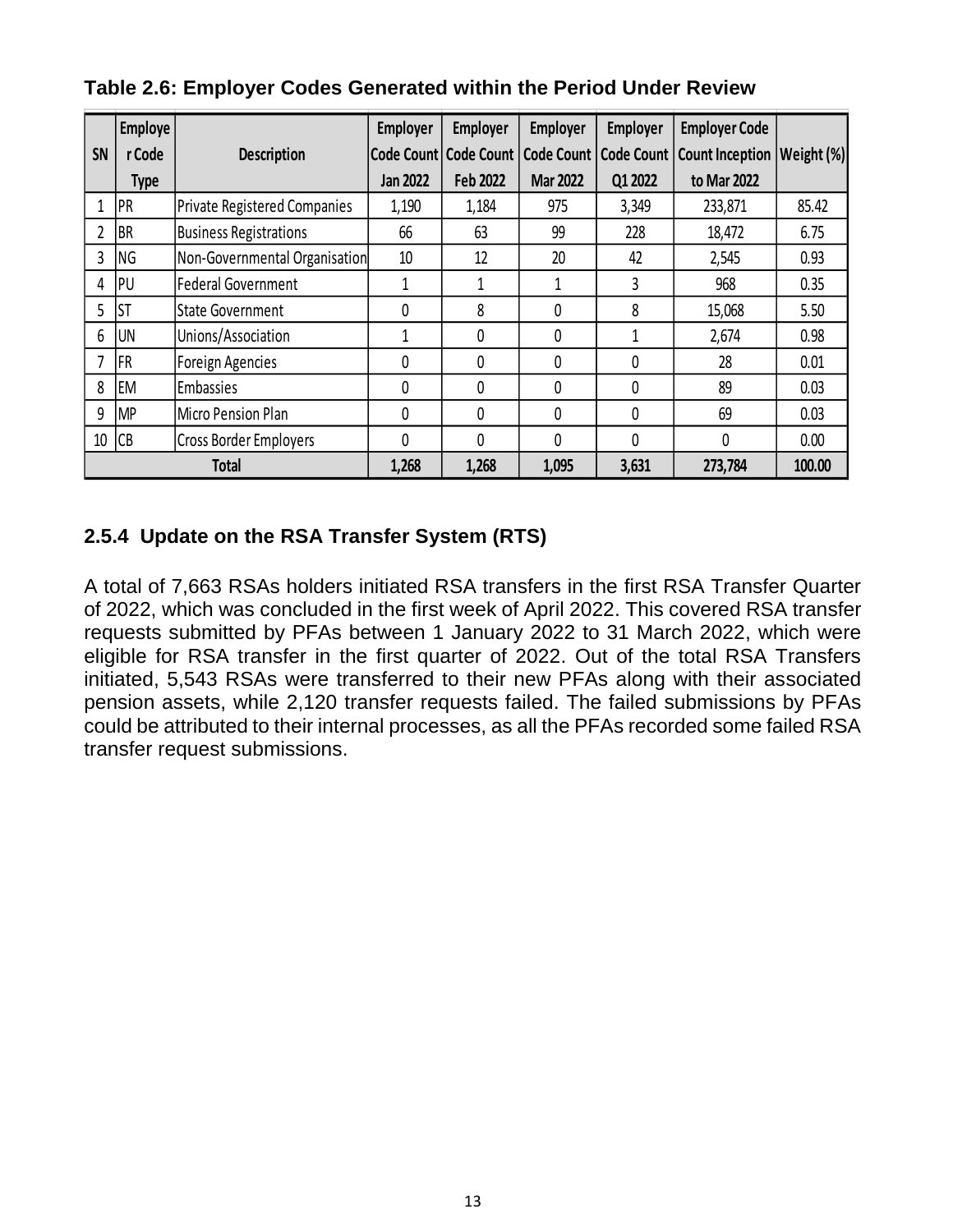## **Table 2.7: Failed Submission of RSA Transfer Requests by PFAs as at 31 March 2022**

| S/N             | <b>PFA</b>                                         | <b>Total No. of</b><br><b>RSA Transfer</b><br><b>Requests</b><br><b>Submitted</b> | <b>Total No. of</b><br><b>Successful</b><br><b>RSA Transfer</b><br><b>Requests</b><br><b>Submitted</b> | <b>Total No. of</b><br><b>Failed RSA</b><br><b>Transfer</b><br>Request<br><b>Submissions</b> | % of Failed<br><b>RSA Transfer</b><br>Request<br><b>Submissions</b> |
|-----------------|----------------------------------------------------|-----------------------------------------------------------------------------------|--------------------------------------------------------------------------------------------------------|----------------------------------------------------------------------------------------------|---------------------------------------------------------------------|
| $\mathbf{1}$    | <b>Stanbic IBTC Pension Managers</b><br>Limited    | 1229                                                                              | 899                                                                                                    | 330                                                                                          | 26.85                                                               |
| $\overline{2}$  | <b>Premium Pension Limited</b>                     | 661                                                                               | 518                                                                                                    | 143                                                                                          | 21.63                                                               |
| 3               | Leadway Pensure PFA Limited                        | 544                                                                               | 350                                                                                                    | 194                                                                                          | 35.66                                                               |
| 4               | Sigma Pensions Limited                             | 512                                                                               | 428                                                                                                    | 84                                                                                           | 16.41                                                               |
| 5               | <b>Pensions Alliance Limited</b>                   | 442                                                                               | 344                                                                                                    | 98                                                                                           | 22.17                                                               |
| 6               | <b>ARM Pension Managers Limited</b>                | 666                                                                               | 415                                                                                                    | 251                                                                                          | 37.69                                                               |
| $\overline{7}$  | <b>Trustfund Pensions Limited</b>                  | 595                                                                               | 461                                                                                                    | 134                                                                                          | 22.52                                                               |
| 8               | <b>Frist Guarantee Pension Limited</b>             | 202                                                                               | 137                                                                                                    | 65                                                                                           | 32.18                                                               |
| 9               | <b>FCMB Pensions Limited</b>                       | 428                                                                               | 279                                                                                                    | 149                                                                                          | 34.81                                                               |
| 10              | <b>NLPC Pension Fund</b><br>Administrators Limited | 317                                                                               | 206                                                                                                    | 111                                                                                          | 35.02                                                               |
| 11              | <b>CrusaderSterling Pensions</b><br>Limited        | 252                                                                               | 190                                                                                                    | 62                                                                                           | 24.60                                                               |
| 12 <sup>2</sup> | <b>AIICO Pension Managers</b><br>Limited           | 334                                                                               | 230                                                                                                    | 104                                                                                          | 31.14                                                               |
| 13              | <b>OAK Pensions Limited</b>                        | 259                                                                               | 199                                                                                                    | 60                                                                                           | 23.17                                                               |
| 14              | <b>Tangerine Pensions Limited</b>                  | 109                                                                               | 85                                                                                                     | 24                                                                                           | 22.02                                                               |
| 15              | <b>IEI-Anchor Pension Managers</b><br>Limited      | 278                                                                               | 206                                                                                                    | 72                                                                                           | 25.90                                                               |
| 16              | <b>APT Pension Fund Managers</b><br>Limited        | 247                                                                               | 184                                                                                                    | 63                                                                                           | 25.51                                                               |
| 17              | <b>Investment One Pension</b><br>Managers Limited  | 97                                                                                | 57                                                                                                     | 40                                                                                           | 41.24                                                               |
| 18              | <b>Veritas Glanvills Pension Limited</b>           | 139                                                                               | 106                                                                                                    | 33                                                                                           | 23.74                                                               |
| 19              | <b>Fidelity Pension Managers</b>                   | 202                                                                               | 144                                                                                                    | 58                                                                                           | 28.71                                                               |
| 20              | <b>Radix Pension Managers</b><br>Limited           | 91                                                                                | 70                                                                                                     | 21                                                                                           | 23.08                                                               |
| 21              | <b>NPF Pensions Limited</b>                        | 25                                                                                | 24                                                                                                     | $\mathbf{1}$                                                                                 | 4.00                                                                |
| 22              | Nigerian University Pension<br>Management Company  | 34                                                                                | 11                                                                                                     | 23                                                                                           | 67.65                                                               |
|                 | Total                                              | 7,663                                                                             | 5,543                                                                                                  | 2,120                                                                                        |                                                                     |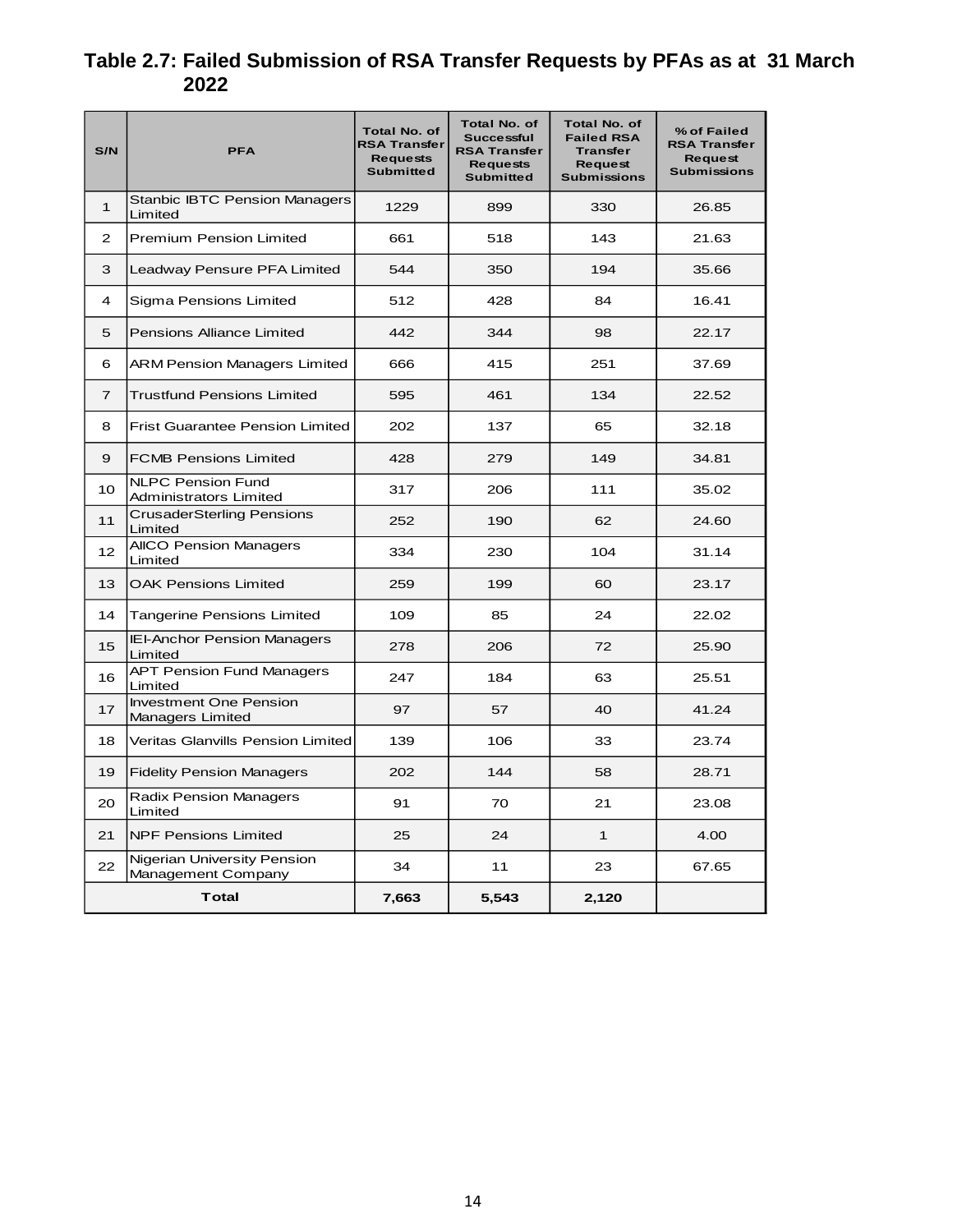## **SECTION THREE**

#### <span id="page-16-1"></span> **Pension Industry Statistics**

#### <span id="page-16-2"></span><span id="page-16-0"></span>**3.1 Schemes Membership**

The pension industry recorded a marginal growth of 0.96% (92,618) in Scheme memberships during the quarter under review, rising from 9.53 million members at the end of Q4:2021 to 9.68 million as at Q1:2022. The growth in the industry membership was driven mainly by the RSA Scheme, which had an increase of 92,852 registered contributors. Membership of the Closed Pension Fund Administrator (CPFA) Schemes recorded a decrease of 234 or 1.44%, while Approved Existing Schemes (AES) remained unchanged as at Q1:2022. The details of the trend in Schemes' memberships are shown in Table 3.1 below:

| <b>SCHEME</b> | Q1: 2021  | Q2: 2021  | Q3: 2021  | Q4: 2021  | Q1:2022   | <b>Change</b><br>(Q1: 2022 vs Q4:<br>2021) |               |
|---------------|-----------|-----------|-----------|-----------|-----------|--------------------------------------------|---------------|
|               |           |           |           |           |           | <b>RSAs</b>                                | Weight<br>(%) |
| <b>RSA</b>    | 9,300,058 | 9,383,204 | 9,461,173 | 9,529,127 | 9,621,979 | 92,852                                     | 0.96          |
| <b>CPFA</b>   | 16,781    | 16,740    | 16,408    | 16,213    | 15,979    | $-234$                                     | $-1.44$       |
| <b>AES</b>    | 40,951    | 40,951    | 40,951    | 40,951    | 40,951    |                                            | 0.00          |
| <b>TOTAL</b>  | 9,355,935 | 9,439,081 | 9,518,532 | 9,586,291 | 9,678,909 | 92,618                                     |               |

<span id="page-16-5"></span>**Table 3.1 Schemes Membership as at Q1: 2022**

#### <span id="page-16-3"></span>**3.1.1 Membership of RSA**

The cumulative RSA registrations grew from 9,529,127 recorded in Q4:2021 to 9,621,979 as at the end of Q1:2022, representing a 0.96% growth. This was mainly attributed to an increased level of compliance by the public and private sectors.

#### <span id="page-16-4"></span>**3.1.2 PFA Market Share by RSA Registration**

The ranking of PFAs by the number of registered contributors as at the end of Q1:2022 showed a marginal increase in the market share of the bottom three PFAs from 1.56% in Q4:2021 to 1.59% as at Q1:2022. Similarly, the bottom five PFAs recorded slight increase in the number of registered RSAs from 4.12% in Q4:2021 to 4.33% in Q1:2022. Conversely, the bottom ten PFAs recorded a marginal decrease from 15.29% in Q4:2021 to 13.89% in Q1:2022.

The market share of the top three increased from 37.30% in Q4:2021 to 41.62% in Q1:2022, in the same vain, the top 5 PFAs increased from 53.04% in Q4:2021 to 56.07% to Q1:2022. The market share of the top ten PFAs marginally increased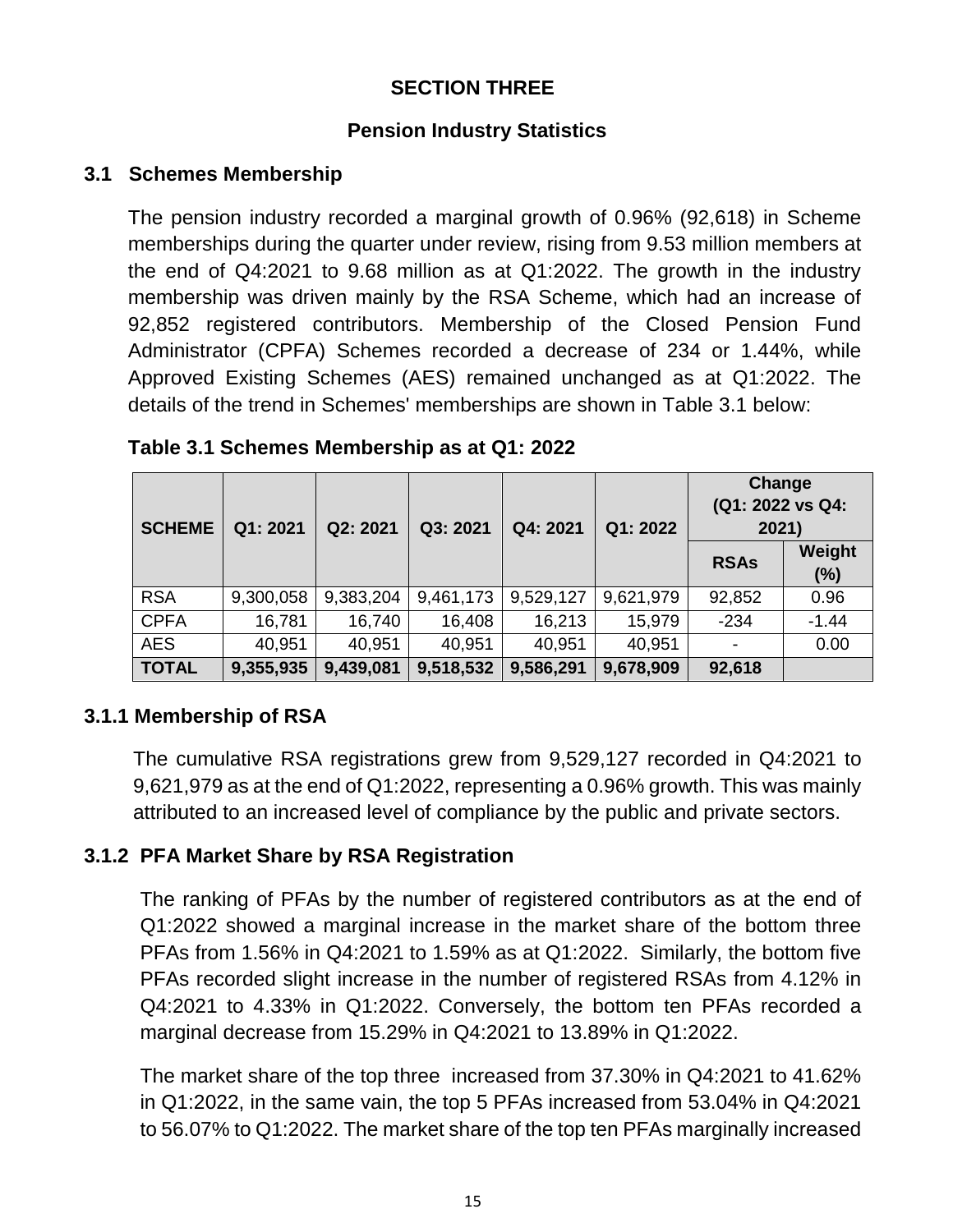from 78.21% in Q4:2021 to 80.75% as at Q1:2022. The details of the market share distribution by RSA registration are as shown in Table 3.2 below.

| <b>PFA Ranking</b> | Q4:2021 (%) | Q1:2022 (%) | <b>Variance</b> |
|--------------------|-------------|-------------|-----------------|
| Top 3              | 37.30       | 41.62       | 4.32            |
| Top 5              | 53.04       | 56.07       | 3.03            |
| Top 10             | 78.21       | 80.75       | 2.54            |
| Bottom 3           | 1.56        | 1.59        | 0.03            |
| Bottom 5           | 4.12        | 4.33        | 0.21            |
| Bottom 10          | 15.29       | 13.89       | $-1.4$          |

<span id="page-17-2"></span>

| <b>Table 3.2 RSA Registration by Market Share</b> |  |
|---------------------------------------------------|--|
|---------------------------------------------------|--|

A further breakdown of the cumulative PFA registrations revealed that 15 PFAs had registered less than 500,000 RSAs each while the remaining 7 PFAs had registered more than 500,000 RSAs each as at the end of Q1:2022. Table 3.3 below shows the details of the range of RSA registrations.

<span id="page-17-3"></span>**Table 3.3 Range of RSA Registration by PFAs as at 31 March 2022**

| <b>Range of RSA Registrations</b> | <b>Number of PFAs</b> |
|-----------------------------------|-----------------------|
| Above 1,000,000                   |                       |
| $500,000 - 1,000,000$             |                       |
| $100,000 - 499,999$               |                       |
| Less than 100,000                 |                       |

#### <span id="page-17-0"></span>**3.1.3 Memberships of CPFAs and AES**

The CPFA and AES schemes' total membership was 15,979 and 40,951, respectively as at the end of Q1:2022.

#### <span id="page-17-1"></span>**3.2 Pension Contributions**

The total pension contributions remitted to individual RSAs in Q1:2022 stood at N191.44 billion. Out of this total, the public sector accounted for N90.33 billion or 47.18%, while the private sector contributed N101.11 billion or 52.82%. The cumulative pension contributions from inception to the end of the first quarter of 2022 amounted to N7.77 trillion, which is an increase from N7.58 trillion as at the end of Q4:2021. Details of the pension contributions remitted into the RSAs are shown in Table 3.4 below: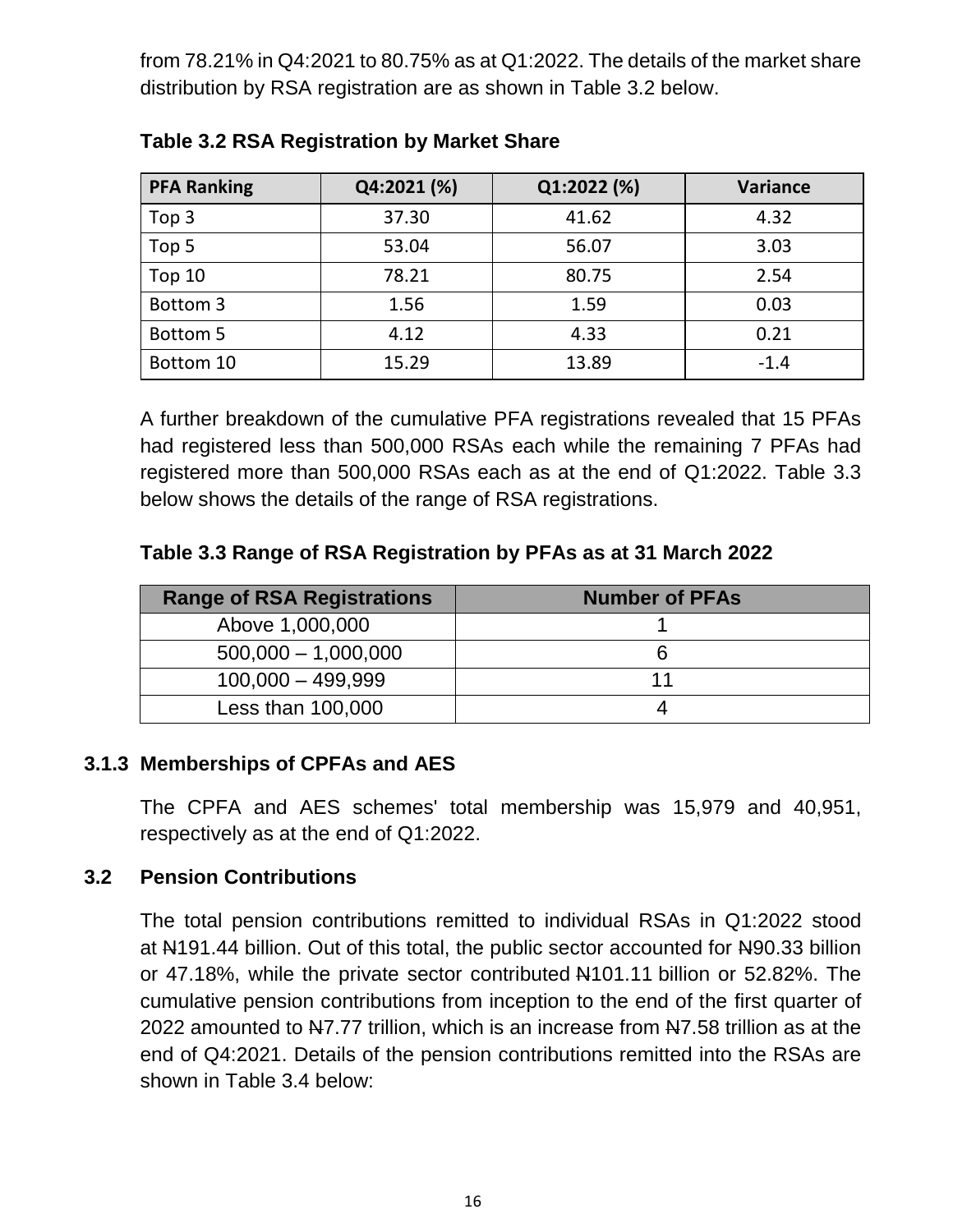| <b>Total Contribution from Inception to Date</b> |                           |                           |                           |  |  |  |
|--------------------------------------------------|---------------------------|---------------------------|---------------------------|--|--|--|
|                                                  |                           | <b>Sector</b>             |                           |  |  |  |
| <b>Year/Quarter</b>                              | <b>Public</b>             | <b>Private</b>            | <b>Total</b>              |  |  |  |
|                                                  | <b>Amount (N Billion)</b> | <b>Amount (N Billion)</b> | <b>Amount (N Billion)</b> |  |  |  |
| 2004                                             | 15.6                      |                           | 15.60                     |  |  |  |
| 2005                                             | 34.68                     |                           | 34.68                     |  |  |  |
| 2006                                             | 37.38                     | 23.03                     | 60.41                     |  |  |  |
| 2007                                             | 80.63                     | 68.34                     | 148.97                    |  |  |  |
| 2008                                             | 99.28                     | 80.81                     | 180.09                    |  |  |  |
| 2009                                             | 137.1                     | 91.21                     | 228.31                    |  |  |  |
| 2010                                             | 162.46                    | 103.03                    | 265.49                    |  |  |  |
| 2011                                             | 228.92                    | 119.53                    | 348.45                    |  |  |  |
| 2012                                             | 302.24                    | 159.52                    | 461.76                    |  |  |  |
| 2013                                             | 278.5                     | 225.42                    | 503.92                    |  |  |  |
| 2014                                             | 237.76                    | 343.97                    | 581.73                    |  |  |  |
| 2015                                             | 200.05                    | 358.91                    | 558.96                    |  |  |  |
| 2016                                             | 225.86                    | 262.33                    | 488.2                     |  |  |  |
| 2017                                             | 257.11                    | 353.73                    | 610.84                    |  |  |  |
| 2018                                             | 266.84                    | 340.72                    | 607.55                    |  |  |  |
| 2019                                             | 331.56                    | 369.13                    | 700.69                    |  |  |  |
| 2020                                             | 536.97                    | 371.12                    | 908.09                    |  |  |  |
| Q1:2021                                          | 116.13                    | 87.64                     | 203.77                    |  |  |  |
| Q2:2021                                          | 97.17                     | 97.91                     | 195.08                    |  |  |  |
| Q3:2021                                          | 170.96                    | 101.19                    | 272.15                    |  |  |  |
| Q4:2021                                          | 107.78                    | 101.01                    | 208.79                    |  |  |  |
| Q1:2022                                          | 90.33                     | 101.11                    | 191.44                    |  |  |  |
| <b>Total</b>                                     | 4,015.02                  | 3,759.31                  | 7,774.33                  |  |  |  |

#### <span id="page-18-1"></span>**Table 3.4 Pension Contributions as at Q1:2022**

The aggregate pension contributions of the public sector increased from  $\text{H}3.92$ trillion to  $N4.02$  trillion as at the end of Q1:2022. Similarly, the aggregate pension contributions of the private sector increased from  $\mu$ 3.66 trillion to  $\mu$ 3.76 trillion as at Q1:2022.

#### <span id="page-18-0"></span>**3.2.1 Ranking of PFAs by the Amount of Contributions Received**

The ranking of PFAs by cumulative pension contributions received from the inception of the CPS to the end of Q1:2022 indicated that the top five ranked PFAs received 62.69% of the total contributions as at the end of Q1:2022. Similarly, the top ten ranked PFAs accounted for 86.32% of the total contributions. In comparison, the bottom five and bottom ten PFAs accounted for 3.74% and 11.25% of the total pension contributions, respectively.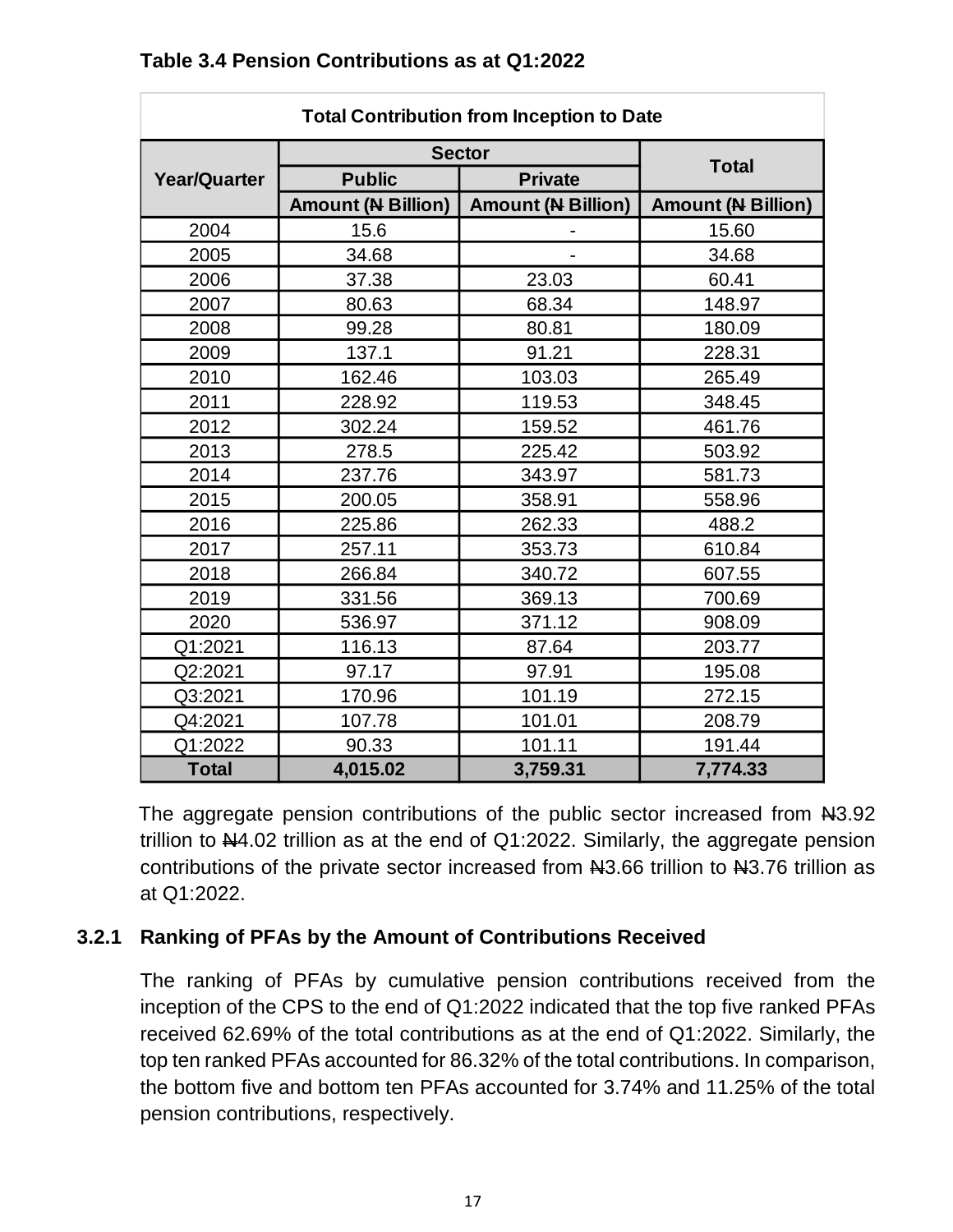| <b>RANK</b>     | <b>AMOUNT (N Billion)</b> | WEIGHT (%) |
|-----------------|---------------------------|------------|
| TOP 5           | 120.02                    | 62.69      |
| TOP 10          | 165.25                    | 86.32      |
| <b>BOTTOM 5</b> | 7.16                      | 3.74       |
| BOTTOM 10       | 21.54                     | 11.25      |

#### <span id="page-19-2"></span>**Table 3.5: PFA Ranking by Size of Contributions During Q1:2022**

#### <span id="page-19-0"></span>**3.3 Overview of the Pension Industry Fund Portfolio**

#### <span id="page-19-1"></span>**3.3.1 Pension Fund Portfolio**

The total value of Pension Fund assets as at 31 March 2022 was N13.88 trillion. The amount comprised of  $\mu$ 9.81 trillion in RSA' Active' Funds (RSA Funds I, II, III and V); N41.10 trillion in RSA Retiree Fund (Fund IV); N41.54 trillion in CPFAs; **N1.42 trillion in Approved Existing Schemes. Fund VI Active and Retiree Fund** amounted to N23.16 billion.

Pension Fund Assets were mainly invested in Federal Government Securities (FGN), accounting for 61.26% of total assets. The composition of investments in FGN Securities were as follows: FGN Bonds: 92.20%; Treasury Bills: 3.45%; and Agency Bonds, Sukuk and Green Bonds accounting for 1.29%. Table 3.6 below shows the summary of the Pension Industry Portfolio across Fund types for the quarter ended 31 March 2022.

|                                          |                                  | <b>RSA FUNDS</b>         |                  |                  | <b>FUND VI</b>           | <b>TOTAL</b>                  |               |
|------------------------------------------|----------------------------------|--------------------------|------------------|------------------|--------------------------|-------------------------------|---------------|
| <b>ASSET CLASS</b>                       | <b>RSA ACTIVE</b><br><b>FUND</b> | <b>RSA RETIREE</b>       | <b>CPFAs</b>     | <b>AES</b>       | <b>ACTIVE &amp;</b>      | <b>PENSION</b><br><b>FUND</b> | <b>WEIGHT</b> |
|                                          | (I, II, III, V)                  | <b>FUND</b>              |                  |                  | <b>RETIREE</b>           | <b>ASSETS</b>                 | $(\% )$       |
| % OF PENSION ASSETS                      | 0.71                             | 0.08                     | 0.11             | 0.10             | 0.00                     | 100.00                        |               |
| <b>ASSET CLASS</b>                       | <b>N'Billion</b>                 | <b>N'Billion</b>         | <b>N'Billion</b> | <b>N'Billion</b> | <b>N'Billion</b>         | <b>N'Billion</b>              |               |
| Domestic Ordinary Shares                 | 793.49                           | 12.29                    | 32.18            | 105.81           | 0.49                     | 944.26                        | 6.80          |
| Foreign Ordinary Shares                  |                                  |                          | 112.27           |                  |                          | 112.27                        | 0.81          |
| <b>FGN Securities:</b>                   | 6,277.82                         | 718.19                   | 765.82           | 730.26           | 10.00                    | 8,502.09                      | 61.26         |
| <b>FGN Bonds</b>                         | 6,036.26                         | 693.14                   | 714.91           | 706.39           | 1.33                     | 8,152.03                      | 58.74         |
| <b>Treasury Bills</b>                    | 119.59                           | 10.55                    | 7.73             | 15.01            | 0.40                     | 153.28                        | 1.10          |
| Agency Bonds (NMRC)                      | 11.72                            | 1.20                     | 0.60             | ٠                | $\overline{a}$           | 13.52                         | 0.10          |
| <b>Sukuk</b>                             | 98.76                            | 12.96                    | 0.65             | 7.88             | 8.27                     | 128.52                        | 0.93          |
| Green' Bond                              | 11.49                            | 0.34                     | 41.93            | 0.98             | $\overline{\phantom{a}}$ | 54.74                         | 0.39          |
| <b>State Govt. Securities</b>            | 121.28                           | 14.98                    | 18.89            | 16.44            |                          | 171.59                        | 1.24          |
| <b>Corporate Debt Securities</b>         | 586.70                           | 83.39                    | 250.93           | 85.36            | 0.74                     | 1,007.12                      | 7.26          |
| Supra-National Bonds                     |                                  |                          |                  |                  |                          |                               | 0.00          |
| <b>Local Money Market</b><br>Securities: | 1,566.46                         | 230.19                   | 175.55           | 267.13           | 10.59                    | 2,249.92                      | 16.21         |
| <b>Bank Placement</b>                    | 1,503.48                         | 210.72                   | 175.55           | 245.03           | 10.59                    | 2,145.37                      | 15.46         |
| <b>Commercial Papers</b>                 | 62.98                            | 19.47                    |                  | 22.10            | $\mathbf{r}$             | 104.55                        | 0.75          |
| Foreign Money Market Securities          |                                  |                          | 11.17            | 0.61             | ÷                        | 11.78                         | 0.08          |
| <b>Mutual Funds:</b>                     | 26.96                            | 0.51                     | 22.99            | 4.60             | 0.30                     | 55.36                         | 0.40          |
| Open/Close-End Funds                     | 25.11                            | 0.51                     | 22.63            | 4.37             | 0.30                     | 52.92                         | 0.38          |
| <b>REITs</b>                             | 1.85                             | $\overline{\phantom{a}}$ | 0.36             | 0.23             | $\blacksquare$           | 2.44                          | 0.02          |
| <b>Real Estate Properties</b>            | 0.62                             | $\overline{\phantom{a}}$ | 124.81           | 111.72           | $\overline{a}$           | 237.15                        | 1.71          |
| Private Equity Fund                      | 25.59                            | $\overline{\phantom{a}}$ | 13.10            | 0.31             | $\sim$                   | 39.00                         | 0.28          |
| Infrastructure Fund                      | 62.14                            | 0.20                     | 8.40             | 4.44             |                          | 75.18                         | 0.54          |
| Cash & Other Assets                      | 347.60                           | 29.80                    | 5.19             | 89.23            | 1.02                     | 472.84                        | 3.41          |
| <b>Net Assets Value</b>                  | 9.808.66                         | 1,089.55                 | 1,541.30         | 1,415.91         | 23.14                    | 13,878.56                     | 100.00        |

#### <span id="page-19-3"></span>**Table 3.6 Pension Fund Portfolio by Fund Type as at 31 March 2022**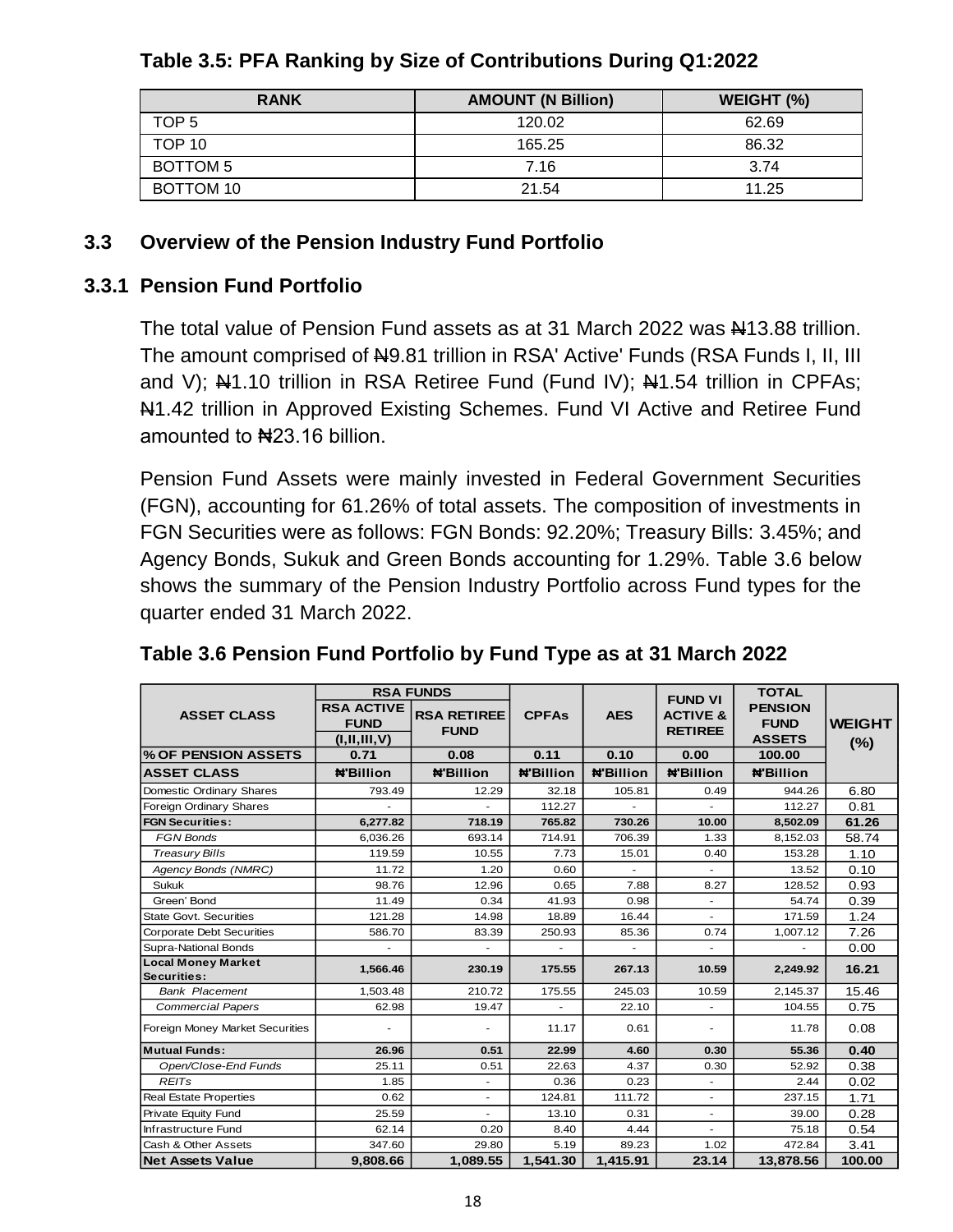The industry Net Asset Value (NAV) at reporting date increased by 3.38%  $(\text{N453.76 billion})$  to  $\text{N413.88}$  trillion compared to a NAV of  $\text{N413.42}$  trillion as at 31 December 2021. The growth in Q1:2022 was higher than the growth of  $\text{H}423.65$ billion (3.26%) recorded in Q4:2021. The growth was mainly due to contributions received and market valuation of FGN bonds as well as quoted equities. The comparative analysis of the Pension Industry Portfolio for the period ended 31 December 2021 and 31 March 2022 are shown in Table 3.7 below:

|                                                                                                                                                                                                                                                                                                                                                                                                                                                                                                                                                           | <b>TOTAL PENSION</b><br><b>FUND ASSETS</b> |               | <b>TOTAL PENSION FUND</b><br><b>ASSETS</b> |               | <b>VARIANCE</b>      |               |  |
|-----------------------------------------------------------------------------------------------------------------------------------------------------------------------------------------------------------------------------------------------------------------------------------------------------------------------------------------------------------------------------------------------------------------------------------------------------------------------------------------------------------------------------------------------------------|--------------------------------------------|---------------|--------------------------------------------|---------------|----------------------|---------------|--|
| <b>ASSET CLASS</b>                                                                                                                                                                                                                                                                                                                                                                                                                                                                                                                                        | 31-Dec-21                                  |               | 31-Mar-22                                  |               | <b>Dec 21-Mar 22</b> |               |  |
|                                                                                                                                                                                                                                                                                                                                                                                                                                                                                                                                                           | <b>N'Billion</b>                           | Weight<br>(%) | <b>N'Billion</b>                           | Weight<br>(%) | <b>N'Billion</b>     | Weight<br>(%) |  |
| Domestic Ordinary Shares                                                                                                                                                                                                                                                                                                                                                                                                                                                                                                                                  | 915.31                                     | 6.82          | 944.26                                     | 6.80          | 28.95                | 3.16          |  |
| Foreign Ordinary Shares                                                                                                                                                                                                                                                                                                                                                                                                                                                                                                                                   | 122.49                                     | 0.91          | 112.27                                     | 0.81          | (10.22)              | $-8.34$       |  |
| <b>FGN Securities:</b>                                                                                                                                                                                                                                                                                                                                                                                                                                                                                                                                    | 8,773.70                                   | 65.35         | 8,502.08                                   | 61.26         | (271.62)             | $-3.10$       |  |
| <b>FGN Bonds</b>                                                                                                                                                                                                                                                                                                                                                                                                                                                                                                                                          | 8,326.07                                   | 62.02         | 8,152.02                                   | 58.74         | (174.05)             | $-2.09$       |  |
| <b>Treasury Bills</b>                                                                                                                                                                                                                                                                                                                                                                                                                                                                                                                                     | 255.70                                     | 1.90          | 153.28                                     | 1.10          | (102.42)             | $-40.05$      |  |
| Agency Bonds (NMRC)                                                                                                                                                                                                                                                                                                                                                                                                                                                                                                                                       | 14.30                                      | 0.11          | 13.52                                      | 0.10          | (0.78)               | $-5.45$       |  |
| Sukuk                                                                                                                                                                                                                                                                                                                                                                                                                                                                                                                                                     | 118.31                                     | 0.88          | 128.52                                     | 0.93          | 10.21                | 8.63          |  |
| Green bonds                                                                                                                                                                                                                                                                                                                                                                                                                                                                                                                                               | 59.32                                      | 0.44          | 54.74                                      | 0.39          | (4.58)               | $-7.72$       |  |
| State Govt. Securities                                                                                                                                                                                                                                                                                                                                                                                                                                                                                                                                    | 170.34                                     | 1.27          | 171.59                                     | 1.24          | 1.25                 | 0.73          |  |
| <b>Corporate Debt Securities</b>                                                                                                                                                                                                                                                                                                                                                                                                                                                                                                                          | 943.34                                     | 7.03          | 1,007.11                                   | 7.26          | 63.77                | 6.76          |  |
| <b>Local Money Market Securities</b>                                                                                                                                                                                                                                                                                                                                                                                                                                                                                                                      | 2,025.19                                   | 15.09         | 2,249.91                                   | 16.21         | 224.72               | 11.10         |  |
| Foreign Money Market<br><b>Securities</b>                                                                                                                                                                                                                                                                                                                                                                                                                                                                                                                 | 9.23                                       | 0.07          | 11.79                                      | 0.08          | 2.56                 | 27.74         |  |
| <b>Mutual Funds:</b>                                                                                                                                                                                                                                                                                                                                                                                                                                                                                                                                      | 40.22                                      | 0.30          | 55.38                                      | 0.40          | 15.16                | 37.69         |  |
| Open/Close-End Funds                                                                                                                                                                                                                                                                                                                                                                                                                                                                                                                                      | 36.80                                      | 0.27          | 52.93                                      | 0.38          | 16.13                | 43.83         |  |
| <b>REITs</b>                                                                                                                                                                                                                                                                                                                                                                                                                                                                                                                                              | 3.42                                       | 0.03          | 2.45                                       | 0.02          | (0.97)               | $-28.36$      |  |
| <b>Real Estate Properties</b>                                                                                                                                                                                                                                                                                                                                                                                                                                                                                                                             | 237.30                                     | 1.77          | 237.15                                     | 1.71          | (0.15)               | $-0.06$       |  |
| Private Equity Fund                                                                                                                                                                                                                                                                                                                                                                                                                                                                                                                                       | 38.96                                      | 0.29          | 39.01                                      | 0.28          | 0.05                 | 0.13          |  |
| Infrastructure Fund                                                                                                                                                                                                                                                                                                                                                                                                                                                                                                                                       | 77.35                                      | 0.58          | 75.18                                      | 0.54          | (2.17)               | $-2.81$       |  |
| Cash & Other Assets                                                                                                                                                                                                                                                                                                                                                                                                                                                                                                                                       | 71.37                                      | 0.53          | 472.85                                     | 3.41          | 401.48               | 562.53        |  |
| <b>Net Assets Value</b>                                                                                                                                                                                                                                                                                                                                                                                                                                                                                                                                   | 13,424.80                                  | 100.00        | 13,878.58                                  | 100.00        | 453.78               | 3.38          |  |
| The value of investments in quoted domestic ordinary shares stood at N944.26<br>billion (6.80% of total assets under management), indicating an increase of<br>N28.95 billion (3.16%) compared to the N915.31 billion invested in the asset<br>class as at 31 December 2021. The increase in the value of investments in<br>domestic quoted equities was primarily due to the appreciation in the prices of<br>some stocks during the reporting period, as the Nigerian Stock Exchange Pension<br>Index (NSE-PI) further appreciated by 9.95% in Q1:2022. |                                            |               |                                            |               |                      |               |  |
| The value of investments in FGN Securities decreased by N271.62 billion (-<br>3.10%) to N8.50 trillion as at 31 March 2022 from N8.77 trillion as at 31                                                                                                                                                                                                                                                                                                                                                                                                   |                                            |               |                                            |               |                      |               |  |

#### <span id="page-20-0"></span>**Table 3.7: Pension Industry Portfolio as at Q1:2022**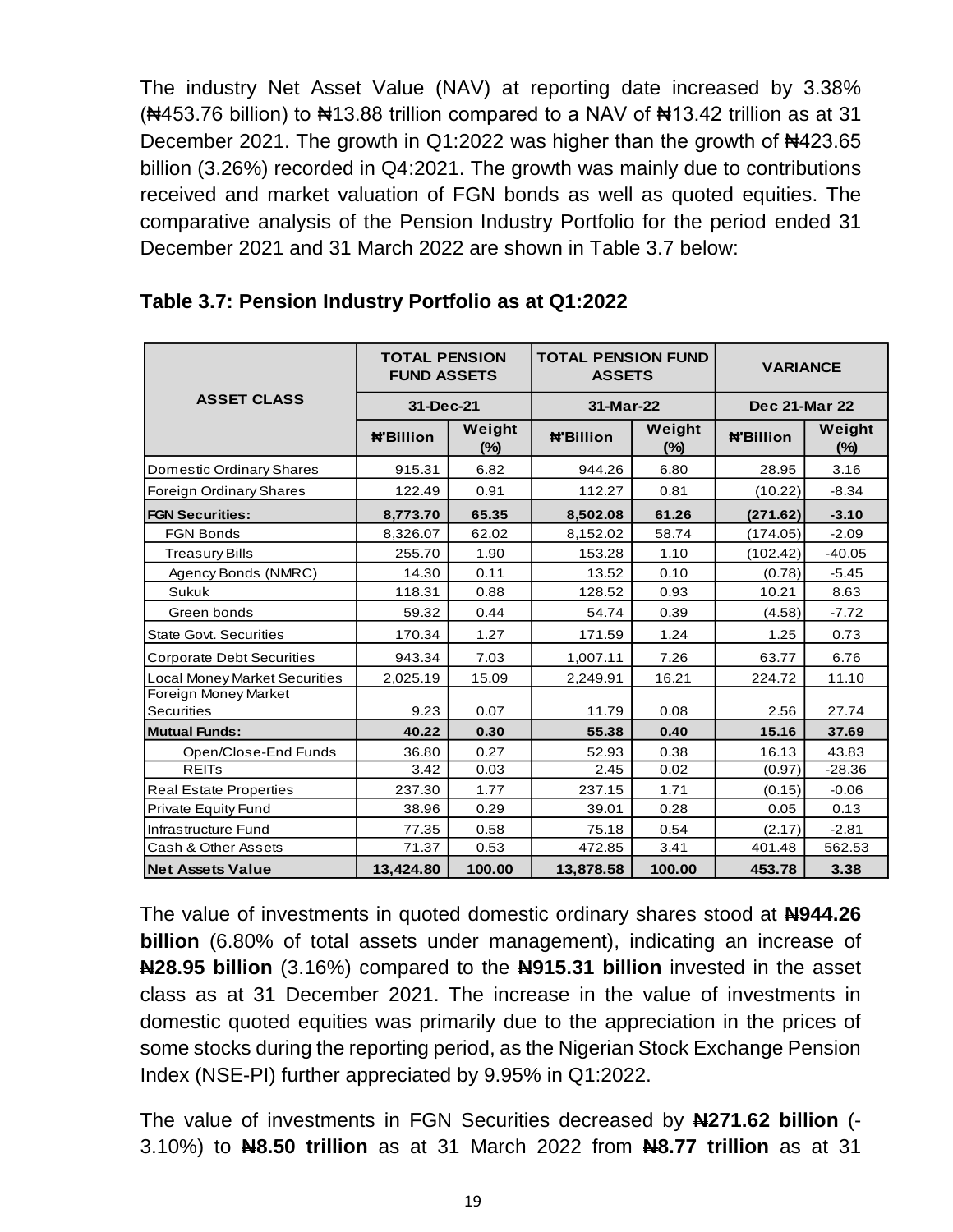December 2021. The decrease in the value of investments in FGN Securities was majorly due to matured investments in the asset classes during the quarter.

## <span id="page-21-0"></span>**3.3.2 Review of RSA Funds**

RSA 'Active' Funds:

The NAV of the RSA 'Active' Funds, which includes RSA 'Active' Funds I,II, III, V and Fund VI-Active, was N9.79 trillion as of 31 March 2022. This represented a net growth of  $\mu$ 389.56 billion (3.67%) as the NAV increased from  $\mu$ 9.44 trillion as at 31 December 2021, to the  $N9.79$  trillion as at 31 March 2022. These figures were exclusive of the balances of  $\mu$ 43.06 billion and  $\mu$ 43.43 billion in respect of the Contributions of FGN workers awaiting transfers to PFAs, as at 31 December 2021 and 31 March 2022, respectively.

The breakdown of the NAV of the RSA' Active' Funds and the comparative variances for the period ended 31 December, 2021 and 31 March, 2022, respectively, are presented in Table 3.8 below:

|                                  |                  | <b>RSA ACTIVE FUND</b> | Variance         |                  |                  |                  |
|----------------------------------|------------------|------------------------|------------------|------------------|------------------|------------------|
| <b>ASSET CLASS</b>               | <b>Dec-21</b>    |                        | $Mar-22$         |                  | Dec '21/Mar '22  |                  |
|                                  | <b>N'Billion</b> | Weight<br>$(\%)$       | <b>N'Billion</b> | Weight<br>$(\%)$ | <b>N'Billion</b> | Weight<br>$(\%)$ |
| Domestic Ordinary Shares         | 765.25           | 8.11                   | 793.96           | 8.11             | 28.71            | 3.75             |
| <b>FGN Securities:</b>           | 6,394.92         | 67.75                  | 6,243.66         | 63.81            | (151.26)         | $-2.37$          |
| <b>FGN Bonds</b>                 | 6,139.17         | 65.04                  | 6,037.53         | 61.70            | (101.64)         | $-1.66$          |
| <b>Treasury Bills</b>            | 128.81           | 1.36                   | 76.45            | 0.78             | (52.36)          | $-40.65$         |
| Agency Bonds (NMRC)              | 11.52            | 0.12                   | 11.72            | 0.12             | 0.20             | 1.74             |
| <b>Sukuk</b>                     | 103.32           | 1.09                   | 106.47           | 1.09             | 3.15             | 3.05             |
| Green                            | 12.10            | 0.13                   | 11.49            | 0.12             | (0.61)           | $-5.04$          |
| <b>State Govt. Securities</b>    | 120.59           | 1.28                   | 121.28           | 1.24             | 0.69             | 0.57             |
| <b>Corporate Debt Securities</b> | 572.94           | 6.07                   | 587.37           | 6.00             | 14.43            | 2.52             |
| <b>Money Market Securities</b>   | 1,445.61         | 15.31                  | 1,575.10         | 16.10            | 129.49           | 8.96             |
| <b>Mutual Funds:</b>             | 22.24            | 0.24                   | 27.25            | 0.28             | 5.01             | 22.53            |
| Open/Close-End Funds             | 19.10            | 0.20                   | 25.40            | 0.26             | 6.30             | 32.98            |
| <b>REIT<sub>s</sub></b>          | 3.14             | 0.03                   | 1.85             | 0.02             | (1.29)           | $-41.08$         |
| Private Equity Fund              | 24.12            | 0.26                   | 25.59            | 0.26             | 1.47             | 6.09             |
| Infrastructure Fund              | 64.24            | 0.68                   | 62.14            | 0.64             | (2.10)           | $-3.27$          |
| Cash & Other Assets              | 29.34            | 0.31                   | 349.02           | 3.57             | 319.68           | 1089.57          |
| <b>Net Assets Value</b>          | 9,439.25         | 100.00                 | 9,785.37         | 100.00           | 346.12           | 3.67             |

#### <span id="page-21-1"></span>**Table 3.8 RSA 'Active' Fund Assets as at Q1:2022**

The RSA Fund II, the default RSA Fund under the Multi-Fund Structure, maintained the largest share of the Active RSA Funds as it represented 61.46%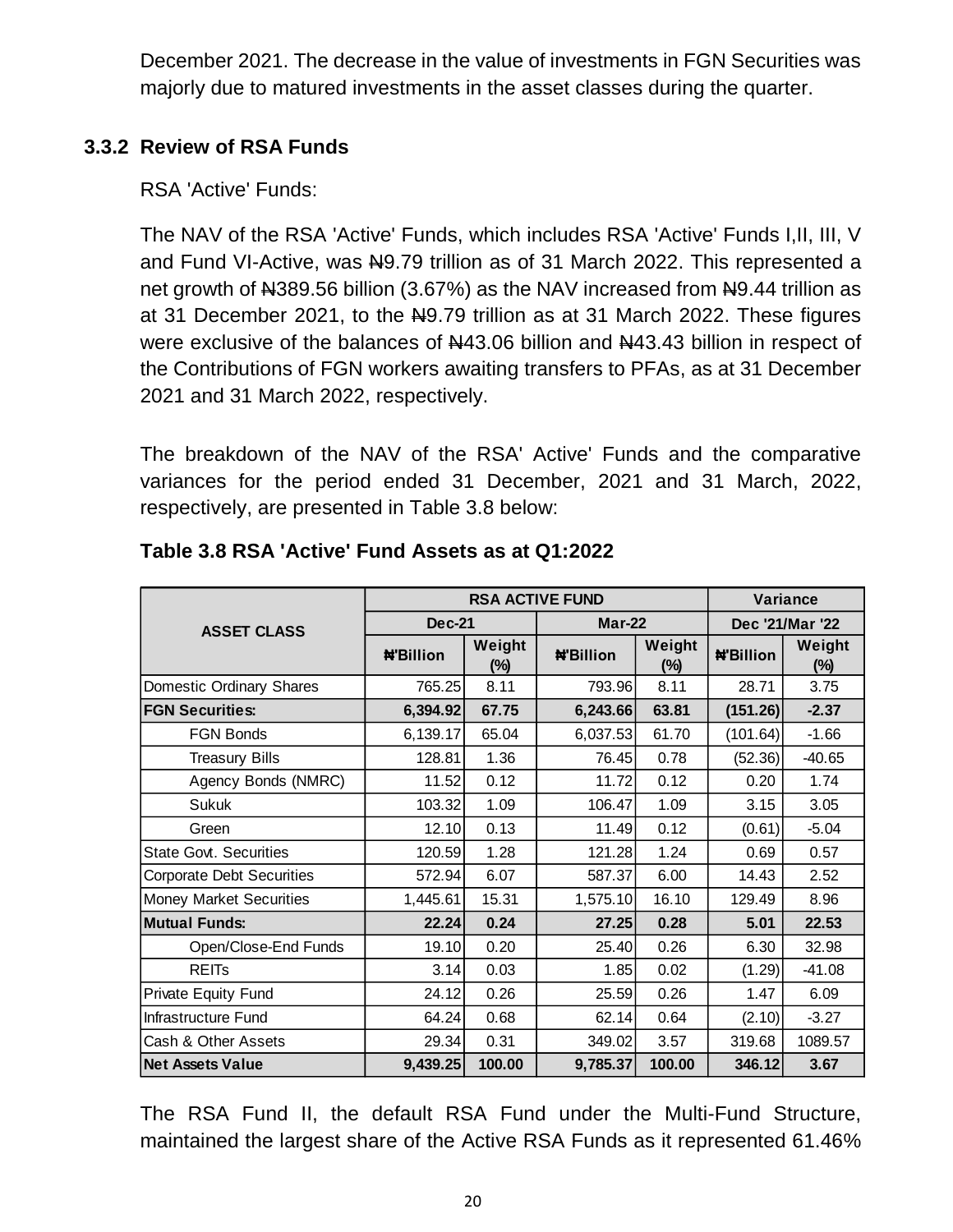of the assets of the RSA 'Active' Funds. Table 3.9 provides a breakdown of the RSA Active Funds.

| <b>RSA ACTIVE FUNDS AS At 31 MARCH 2022</b> |                  |               |  |  |  |  |  |
|---------------------------------------------|------------------|---------------|--|--|--|--|--|
| <b>FUND</b>                                 | <b>#'Billion</b> | Weight<br>(%) |  |  |  |  |  |
| <b>RSAFUND I</b>                            | 52,258.50        | 0.53          |  |  |  |  |  |
| <b>RSAFUND II</b>                           | 6,013,807.60     | 61.46         |  |  |  |  |  |
| <b>RSAFUND III</b>                          | 3,698,906.32     | 37.80         |  |  |  |  |  |
| <b>RSA FUND V</b>                           | 258.56           | 0.00          |  |  |  |  |  |
| <b>RSA FUND VI</b>                          | 20,144.31        | 0.21          |  |  |  |  |  |
| <b>TOTAL</b>                                | 9,785,375.29     | 100.00        |  |  |  |  |  |

## <span id="page-22-0"></span>**Table 3.9 RSA "Active" Funds as at Q1 2022**

## **Sources of Portfolio Growth/Diminution for RSA Active Funds**

## **i. Contributions Received**

Monthly pension contributions totaling **N461.35 billion** were received in Q1:2022 for RSA Fund I, II, III V and VI-Active. The amount was an increase compared to the total contributions of **N296.17 billion** recorded in Q4:2021**.**

## **ii. Interest/Coupons and Dividends**

Interests/coupons received on investments in fixed income securities amounted to **N228.11 billion** in Q1:2022. The amount indicated a 4.85% decrease compared to the sum of **N239.72 billion** recorded in Q4:2021. The decrease was attributed to lower yields on additional investments/reinvestments in short tenured fixed income Securities during the period. Furthermore, dividends of **N23.03** billion were received in RSA Active funds in Q1:2022, whichrepresented a  $\text{N17.33}$ billion increase relative to the dividends of **N**5.70 billion received in Q4:2021.

## **iii. Net Un-realized Gains/(losses) on Equities and Equity Funds**

Total unrealized gains on the RSA 'Active' Funds in Q1:2022 decreased by **N13.18 billion** to **N13.59 billion** compared to unrealized gains of **N26.77 billion** recorded in Q4:2021. The decrease in unrealized gains was attributed to a relatively lower appreciation in the general prices of stocks in the equity portfolio of the RSA Funds during the period compared to Q4:2021.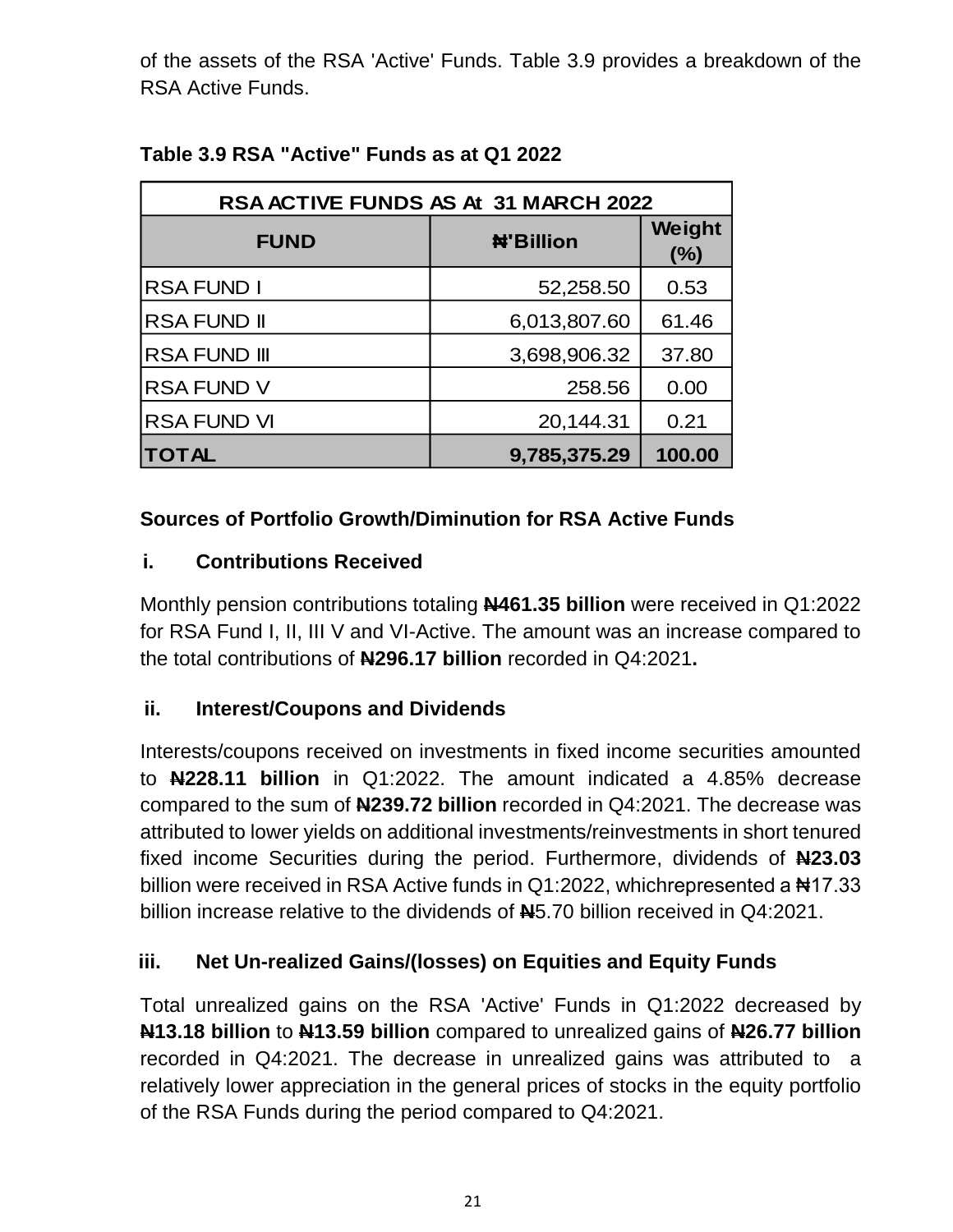## **iv. Net Un-realized Gains/(losses) on Bonds**

Total unrealized gains on bonds in the Funds Marked-to-Market (MTM) portfolio amounted to **N7.11 billion** during the period under review compared to a depreciation of **N2.82 billion** in Q4:2021. On the other hand, the bond prices as measured by the S&P/FMDQ Nigeria Sovereign Bond Price Index decreased to 10.90% in Q1:2022 relative to 11.77% in Q4:2021.

## **v. Transfers to RSA Retiree Funds and Benefits Payments of 25% Unemployment Benefits**

Total transfers from RSA' Active' Funds to RSA Retiree Fund and payment of 25% unemployment benefits in Q1:2022 stood at **N209.61 billion**, which was higher by 35.63% than the total outflows of **N154.54 billion** in Q2:2021. A summary of the sources of portfolio growth/diminution in RSA Active Funds are highlighted in Table 3.10 below:

|                | SOURCES OF PORTFOLIO GROWTH/DIMINUTION                           |                  |                  |                  |  |  |  |  |
|----------------|------------------------------------------------------------------|------------------|------------------|------------------|--|--|--|--|
| S/No           | <b>Description</b>                                               | Q4:2021          | Q1:2022          | <b>Variance</b>  |  |  |  |  |
|                |                                                                  | <b>N'Billion</b> | <b>N'Billion</b> | <b>#'Billion</b> |  |  |  |  |
| 1              | New inflow of Funds:                                             |                  |                  |                  |  |  |  |  |
| 1.1            | Monthly Contributions/ Inter Fund Transfers                      | 296.17           | 461.35           | 165.18           |  |  |  |  |
| $\overline{2}$ | Investment Incomes:                                              |                  |                  |                  |  |  |  |  |
| 2.1            | Interest/Coupons                                                 | 239.72           | 228.11           | (11.61)          |  |  |  |  |
| 2.2            | Dividends/Rental Income                                          | 5.70             | 23.03            | 17.33            |  |  |  |  |
| 2.3            | Net Realized Gains on Equity/Bonds                               | (0.92)           | 3.47             | 4.39             |  |  |  |  |
| 3              | Net Unrealized Gains/(Losses) on Equities/Equity<br><b>Funds</b> | 26.77            | 13.59            | (13.18)          |  |  |  |  |
| 4              | Net Unrealized Gains/(Losses) on Bonds                           | (2.82)           | 7.11             | 9.93             |  |  |  |  |
| 5              | Benefits Paid/Transfers to Retiree Fund                          | (154.54)         | (209.61)         | (55.07)          |  |  |  |  |
| 6              | <b>Other Transfers/Remittances</b>                               | (31.41)          | (141.20)         | (109.79)         |  |  |  |  |
| $\overline{7}$ | Asset Based Fees, Audit Fees (and VAT)                           | (39.09)          | (39.72)          | (0.63)           |  |  |  |  |
|                | <b>Net Portfolio Growth</b>                                      | 339.58           | 346.13           | 6.55             |  |  |  |  |

<span id="page-23-0"></span>

| Table 3.10: RSA "Active" Fund Sources of Portfolio Growth in Q1:2022 |  |  |  |  |
|----------------------------------------------------------------------|--|--|--|--|
|                                                                      |  |  |  |  |

#### **vi. Portfolio Performance of the RSA Active Funds**

<span id="page-23-1"></span>The average rates of return (annualized) on RSA Funds I, II, III and V were 10.88%, 10.29%, 10.13% and 9.13%, respectively, as presented in Table 3.11 below. These performances were higher than the average rates of returns of 9.21%, 10.05%, 9.95% and 8.00% recorded by the respective Funds in Q4:2021.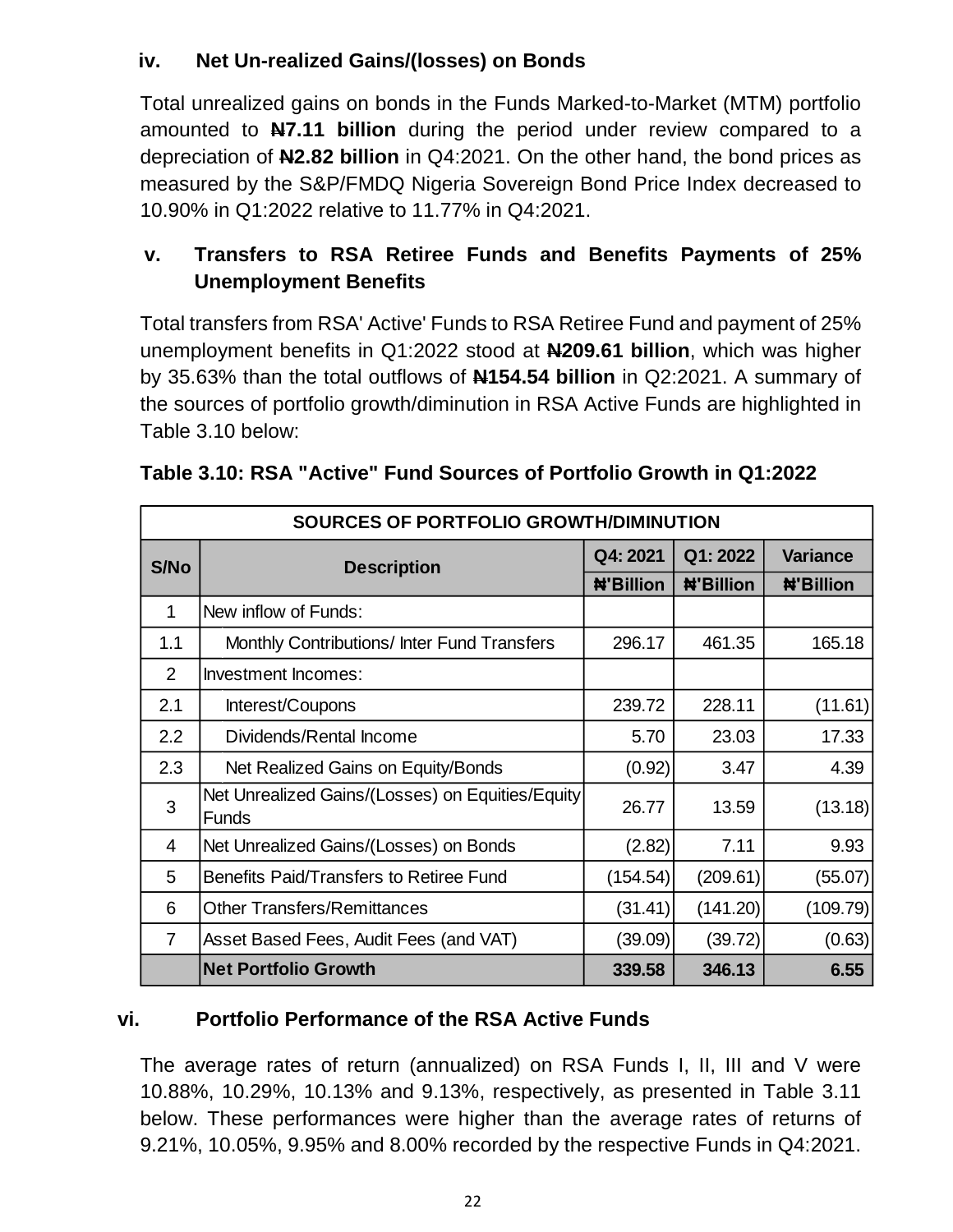| <b>FUND</b>         | <b>AVERAGE RATE OF RETURN</b><br>(ANNUALIZED) |         |  |  |  |
|---------------------|-----------------------------------------------|---------|--|--|--|
|                     | Q4:2021                                       | Q1:2022 |  |  |  |
| <b>RSA FUND I</b>   | 9.21                                          | 10.88   |  |  |  |
| <b>RSA FUND II</b>  | 10.05                                         | 10.29   |  |  |  |
| <b>RSA FUND III</b> | 9.95                                          | 10.13   |  |  |  |
| <b>RSA FUND V</b>   | 8.00                                          | 9.13    |  |  |  |

#### **Table 3.11: Average Rates of Return for the RSA Funds in Q1:2022**

The higher performances of the RSA Active Funds for Q1:2022 were due to dividends received as well as appreciation in the prices of equities and bonds of the respective funds in Q1:2022 compared to Q4:2021.

## **RSA Retiree Fund (Fund IV)**

The NAV of RSA' Retiree' Fund increased by **N24.16 billion** from **N1.07 trillion** as at 31 December, 2021 to **N1.09 trillion** as at 31 March, 2022. The breakdown of the Net Assets Value of the RSA' Retiree Fund and the comparative variances for the periods ended 31, December 2021 and 31 March 2022 are presented in Table 3.12 below:

|                                |               | Variance Dec. 2021/Mar. |           |                         |           |               |  |
|--------------------------------|---------------|-------------------------|-----------|-------------------------|-----------|---------------|--|
| <b>ASSET CLASS</b>             | <b>Dec-21</b> |                         | Mar-22    |                         | 2022      |               |  |
|                                | #'Billion     | Weight<br>$(\%)$        | #'Billion | Weight<br>$\frac{6}{3}$ | #'Billion | Weight<br>(%) |  |
| Domestic Ordinary Shares       | 10.53         | 0.99                    | 12.30     | 1.13                    | 1.77      | 16.81         |  |
| <b>FGN Securities:</b>         | 748.20        | 70.03                   | 718.93    | 65.80                   | (29.27)   | $-3.91$       |  |
| <b>FGN Bonds</b>               | 698.15        | 65.35                   | 693.20    | 63.45                   | (4.95)    | $-0.71$       |  |
| <b>Treasury Bills</b>          | 36.49         | 3.42                    | 10.67     | 0.98                    | (25.82)   | $-70.76$      |  |
| Agency Bonds (NMRC & FMBN)     | 1.29          | 0.12                    | 1.20      | 0.11                    | (0.09)    | $-6.98$       |  |
| Sukuk                          | 11.69         | 1.09                    | 13.52     | 1.24                    | 1.83      | 15.65         |  |
| Green Bonds                    | 0.58          | 0.05                    | 0.34      | 0.03                    | (0.24)    | $-41.38$      |  |
| State Govt. Securities         | 14.86         | 1.39                    | 14.98     | 1.37                    | 0.12      | 0.81          |  |
| Corporate Debt Securities      | 81.15         | 7.60                    | 83.45     | 7.64                    | 2.30      | 2.83          |  |
| <b>Money Market Securities</b> | 207.78        | 19.45                   | 232.14    | 21.25                   | 24.36     | 11.72         |  |
| Open/Close End Funds           | 0.46          | 0.04                    | 0.53      | 0.05                    | 0.07      | 15.22         |  |
| Infrastructure Fund            | 0.20          | 0.02                    | 0.20      | 0.02                    | (0.00)    | $-0.24$       |  |
| lCash & Other Assets           | 5.21          | 0.49                    | 30.02     | 2.75                    | 24.81     | 476.20        |  |
| <b>Net Assets Value</b>        | 1,068.39      | 100.00                  | 1.092.55  | 100.00                  | 24.16     | 2.26          |  |

#### <span id="page-24-0"></span>**Table 3.12: RSA 'Retiree' Fund Assets as at Q1:2022**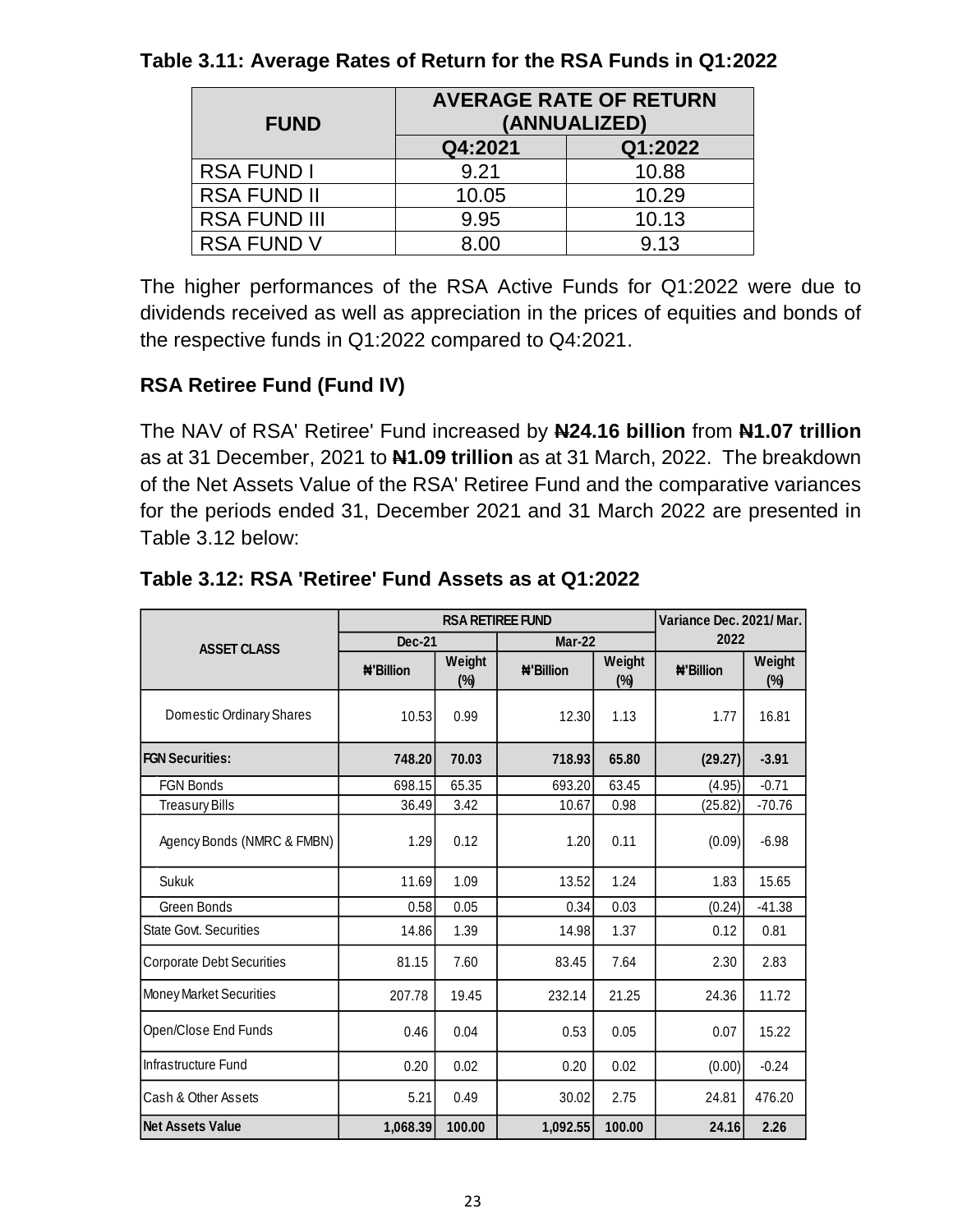## **Sources of Portfolio Growth/Diminution RSA Retiree Fund (Fund IV)**

## i. **Transfers from RSA Active Funds**

Transfers into the RSA Retiree Fund increased by **N16.07 billion** from **N66.17 billion** received in Q4:2021 to **N82.24 billion** in Q1:2022 .

## ii. **Income (Interests/Coupons)**

The interests/coupons received on investments in fixed income instruments in Q1:2022 were stable as the decrease of **N1.09 billion** was associated with differences in the number of days in accounting periods of Q4:2021 (92 days) versus Q1:2022 (90 days).

## iii. **Net Unrealized/Realized Gains/(Losses) on Bonds and Equities**

The Fund recorded net unrealized gains of **N5.68 billion** on bonds in Q1:2022 compared to unrealized losses of **N26.77 billion** recorded in Q4:2021. The unrealized gains in Q1:2022 were due to appreciation in the prices of bonds in the marked to market portfolio of the Fund. However, the equity portfolio recorded unrealized losses amounting to **N0.17 billion** during the period.

## iv. **Retirement Benefits Paid**

A total of **N74.57 billion** was paid as retirement benefits in Q1:2022. This was 0.24% lower than the retirement benefits of **N74.75 billion** paid in Q4:2021. The major sources of net portfolio growth/diminution for the period are presented in Table 3.13 below:

| S/NO | <b>SOURCES OF PORTFOLIO</b><br><b>GROWTH/DIMINUTION</b>                  |                  | Q1:2022          | <b>VARIANCE</b>  |
|------|--------------------------------------------------------------------------|------------------|------------------|------------------|
|      |                                                                          | <b>N'Billion</b> | <b>N'Billion</b> | <b>#'Billion</b> |
| 1.0  | New inflow of Funds:                                                     |                  |                  |                  |
|      | Transfers of RSA 'Active' balances/Accrued                               | 66.17            | 82.24            | 16.07            |
| 2.0  | Investment Incomes:                                                      |                  |                  |                  |
| 2.1  | Interest/Coupons                                                         | 29.20            | 28.11            | (1.09)           |
| 2.2  | <b>Dividends</b>                                                         | 0.05             | 0.44             | 0.39             |
| 2.3  | Net Realized Gains/(Losses) on<br>Equities/Bonds                         | 0.37             | 0.30             | (0.07)           |
| 3.0  | Net Unrealized Gains/(Losses) on<br>Equities/Mutual Funds/Private Equity | 0.25             | (0.17)           | (0.42)           |
| 4.0  | Net Unrealized Gains/(Losses) on Bonds                                   | (0.37)           | 5.68             | 6.05             |
| 5.0  | Transfer to other PFAs                                                   | (2.07)           | (15.51)          | (13.44)          |
| 6.0  | <b>Retirement Benefits Paid</b>                                          | (74.75)          | (74.57)          | 0.18             |
| 7.0  | Income Based Fees (and VAT)                                              | (2.34)           | (2.34)           |                  |
|      | <b>Net Portfolio Growth</b>                                              | 16.51            | 24.18            | 7.67             |

## <span id="page-25-0"></span>**Table 3.13: RSA Retiree Funds - Major sources of Portfolio Growth**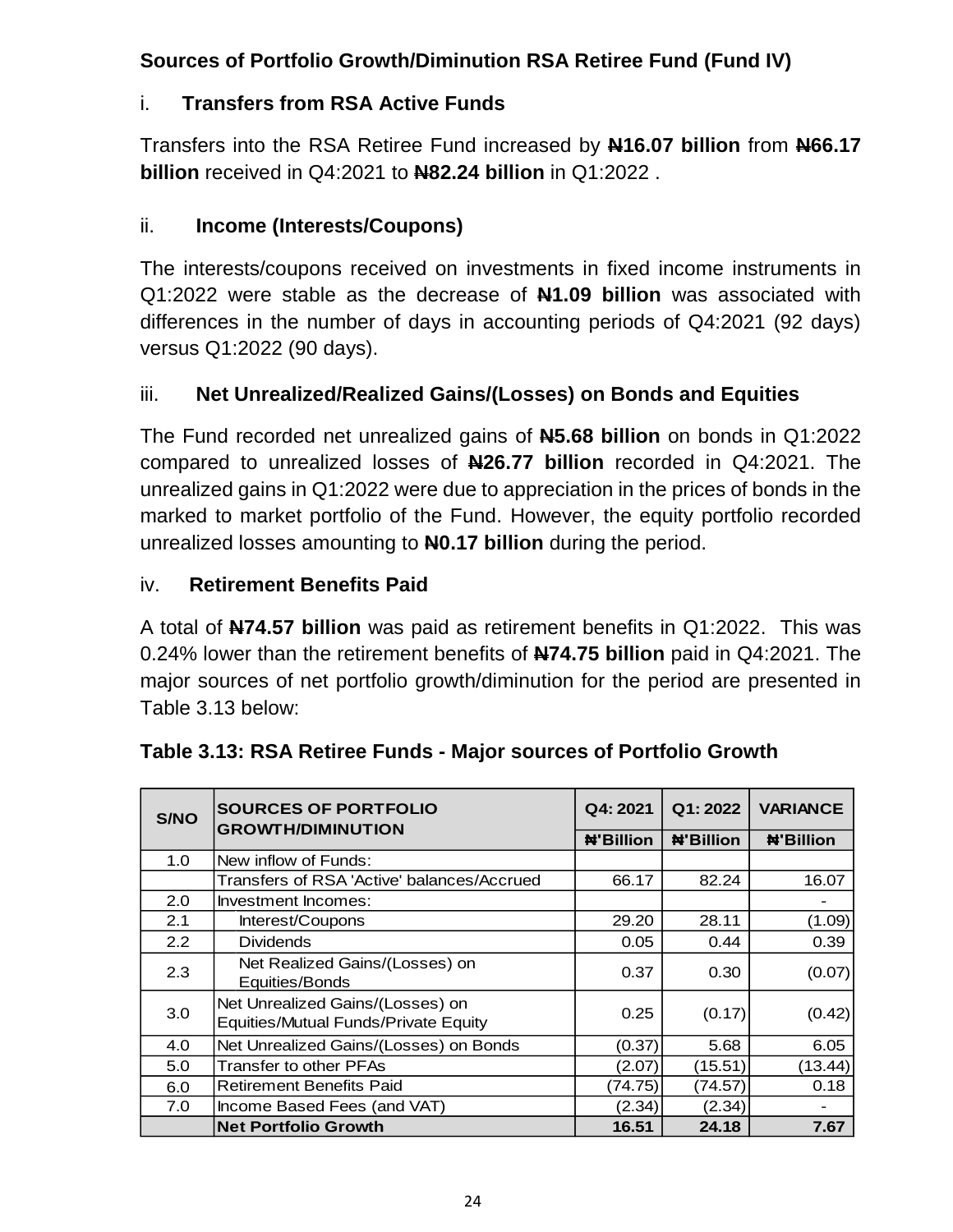## v. **Portfolio Performance – RSA Retiree Fund (Fund IV)**

The average rate of return (annualized) of 9.82% on the RSA Fund IV ('Retiree' Fund) in Q1:2022 indicated an increase of 2.40% relative to the 7.42% rate of return in Q4:2021. The improvement in the performance of the Fund was attributed to the increase in the prices of bonds during the quarter.

#### <span id="page-26-0"></span>**3.3.3 Review of CPFA/AES Funds**

#### **3.3.3.1 CPFA Funds**

The value of pension fund assets held by the CPFA Funds in Q1:2022 increased by 1.22% (**N18.54 billion**) to **N1.54 trillion** compared to **N1.52 trillion** in Q4:2021.

<span id="page-26-1"></span>The summary of the CPFA Funds for the period ended 31 March 2022 is presented in Table 3.14 below:

|                                           |                  | <b>CPFA FUNDS</b> | Variance         |            |                   |            |
|-------------------------------------------|------------------|-------------------|------------------|------------|-------------------|------------|
| <b>ASSET CLASS</b>                        | <b>Dec-21</b>    |                   | <b>Mar-22</b>    |            | Dec 2021/Mar 2022 |            |
|                                           | <b>N'Billion</b> | Weight (%)        | <b>N'Billion</b> | Weight (%) | <b>N'Billion</b>  | Weight (%) |
| Domestic Ordinary Shares                  | 34.13            | 2.24              | 32.18            | 2.09       | (1.95)            | $-5.71$    |
| <b>Foreign Ordinary Shares</b>            | 122.43           | 8.04              | 112.27           | 7.28       | (10.16)           | $-8.30$    |
| <b>FGN Securities:</b>                    | 846.68           | 55.60             | 765.82           | 49.69      | (80.86)           | $-9.55$    |
| <b>FGN Bonds</b>                          | 779.87           | 51.21             | 714.91           | 46.38      | (64.96)           | $-8.33$    |
| <b>Treasury Bills</b>                     | 22.48            | 1.48              | 7.73             | 0.50       | (14.75)           | $-65.61$   |
| Agency Bonds (NMRC)                       | 0.60             | 0.04              | 0.60             | 0.04       |                   | 0.00       |
| Sukuk Bonds                               | 0.60             | 0.04              | 0.65             | 0.04       | 0.05              | 9.09       |
| Green Bonds                               | 43.13            | 2.83              | 41.93            | 2.72       | (1.20)            | $-2.78$    |
| <b>State Govt. Securities</b>             | 18.72            | 1.23              | 18.89            | 1.23       | 0.17              | 0.91       |
| <b>Corporate Debt Securities</b>          | 206.66           | 13.57             | 250.93           | 16.28      | 44.27             | 21.42      |
| <b>Money Market Securities</b>            | 118.97           | 7.81              | 175.55           | 11.39      | 56.58             | 47.56      |
| Foreign Money Market<br><b>Securities</b> | 9.23             | 0.61              | 11.17            | 0.72       | 1.94              | 21.02      |
| <b>Mutual Funds:</b>                      | 14.24            | 0.94              | 22.99            | 1.49       | 8.75              | 61.45      |
| Open/Close-End Funds                      | 14.21            | 0.93              | 22.63            | 1.47       | 8.42              | 59.25      |
| <b>REIT<sub>s</sub></b>                   | 0.03             | 0.00              | 0.36             | 0.02       | 0.33              | 1100.00    |
| <b>Real Estate Properties</b>             | 125.68           | 8.25              | 124.81           | 8.10       | (0.87)            | $-0.69$    |
| Private Equity Fund                       | 14.79            | 0.97              | 13.10            | 0.85       | (1.69)            | $-11.43$   |
| Infrastructure Fund                       | 8.46             | 0.56              | 8.40             | 0.54       | (0.06)            | $-0.71$    |
| Cash & Other Assets                       | 2.79             | 0.18              | 5.19             | 0.34       | 2.40              | 86.02      |
| <b>Net Assets Value</b>                   | 1,522.78         | 100.00            | 1,541.30         | 100.00     | 18.52             | 1.27       |

#### **Table 3.14: Summary of CPFA Pension Assets as at Q1:2022**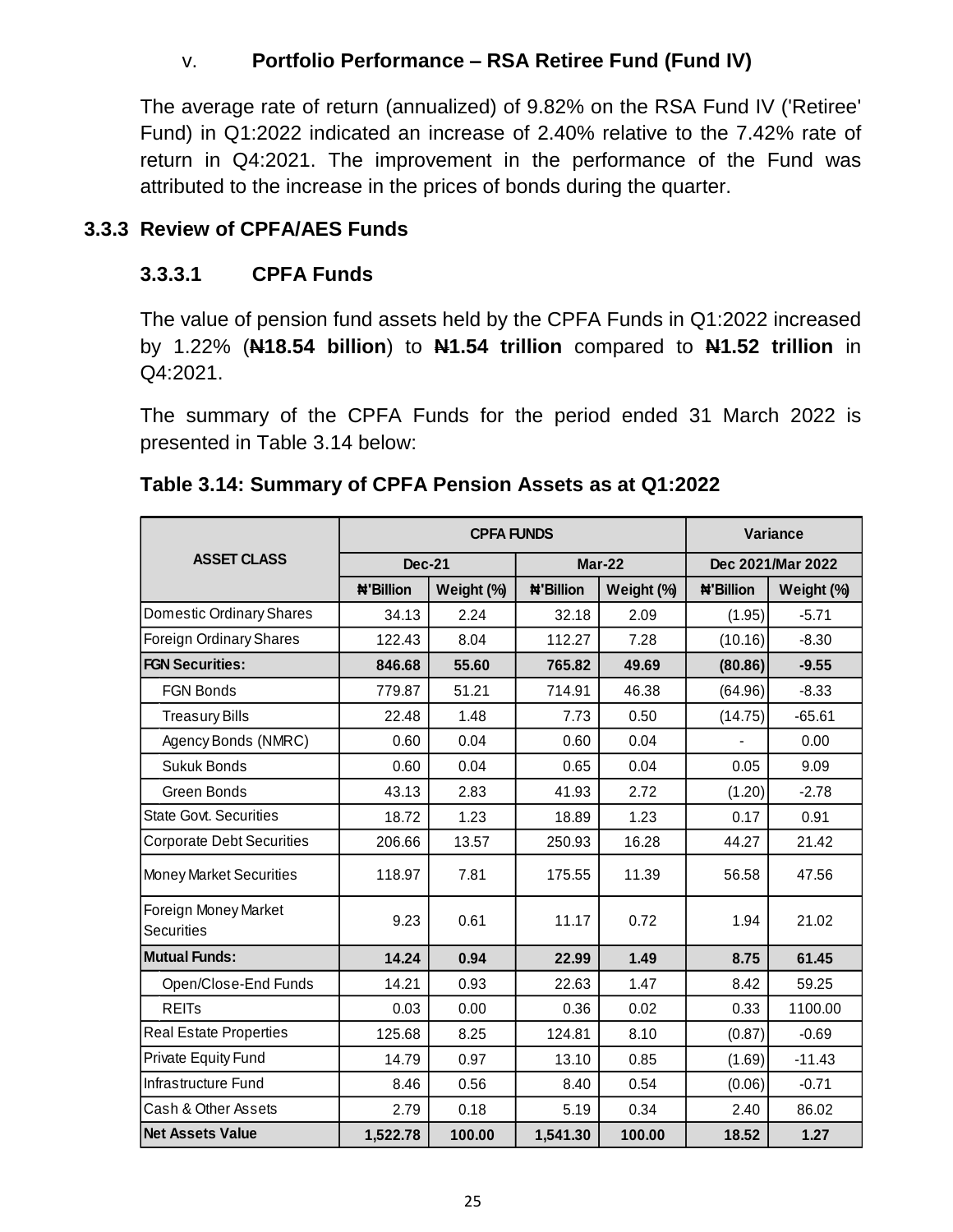The total funds injected by the various Scheme sponsors to bridge funding deficits and members' contributions (for contributory schemes) in Q1:2022 amounted to **N17.36 billion**, representing a decrease of **N3.03 billion,** compared to **N20.28 billion** injected in Q4 2021.

Interest income decreased by **N5.12 billion** to **N26 billion** in Q1:2022, from **N31.11 billion** in Q4:2021 due to proceeds of matured investments in long-term instruments deployed to shorter-tenored instruments at lower yields.

<span id="page-27-0"></span>The major sources of net portfolio growth/diminution for the period are presented in Table 3.15 below:

| S/N | <b>SOURCES OF PORTFOLIO GROWTH</b>                     | Q4: 2021 | Q1: 2022         | <b>VARIANCE</b>  |
|-----|--------------------------------------------------------|----------|------------------|------------------|
|     |                                                        |          | <b>N'Billion</b> | <b>N'Billion</b> |
| 1   | New inflow of Funds:                                   |          |                  |                  |
| 1.1 | Fund Injections by Scheme Sponsors/Contributions       | 20.38    | 17.36            | (3.02)           |
| 2   | Investment Incomes:                                    | 47.18    | 21.35            | (25.83)          |
| 2.1 | Interest/Coupons                                       | 31.11    | 26.00            | (5.11)           |
| 2.2 | Dividends/Rental Income                                | 3.91     | 7.36             | 3.45             |
| 2.3 | Gains/(losses) on foreign exchange                     | 16.84    | (14.65)          | (31.49)          |
| 2.4 | Net Realized Gains/(Losses)                            | (4.68)   | 2.64             | 7.32             |
| 3   | Net Unrealized Gains/(Losses) on Equities/Mutual Funds | 7.09     | (11.90)          | (18.99)          |
|     | Net Unrealized Gains/(Losses) on Bonds                 | (5.56)   | 12.94            | 18.50            |
| 4   | <b>Benefit Payments</b>                                | (32.97)  | (19.57)          | 13.40            |
| 5   | Asset Based Fees, Audit Fees (and VAT)                 | (2.04)   | (1.63)           | 0.41             |
|     | <b>Net Portfolio Growth</b>                            | 34.08    | 18.55            | (15.53)          |

**Table 3.15: CPFA Funds - Major sources of Portfolio Growth/Diminution**

The annualized rates of return recorded on the consolidated CPFA Funds for Q1:2022 ranged between 10.30% and 6.20%. The return was reflective of the actual asset allocation and stock selection of the respective funds under management.

## **3.3.3.2 Approved Existing Schemes (AES)**

The NAV of the AES increased by **N64.58 billion** (4.78%) from **N1.35 trillion** as at 31 December 2021 to **N1.42 trillion** as at 31 March 2022.

The breakdown of the NAV of the AES Fund and the comparative variances for the period ended 31 December 2021 and 31 March 2022, respectively, are presented in Table 3.16 below: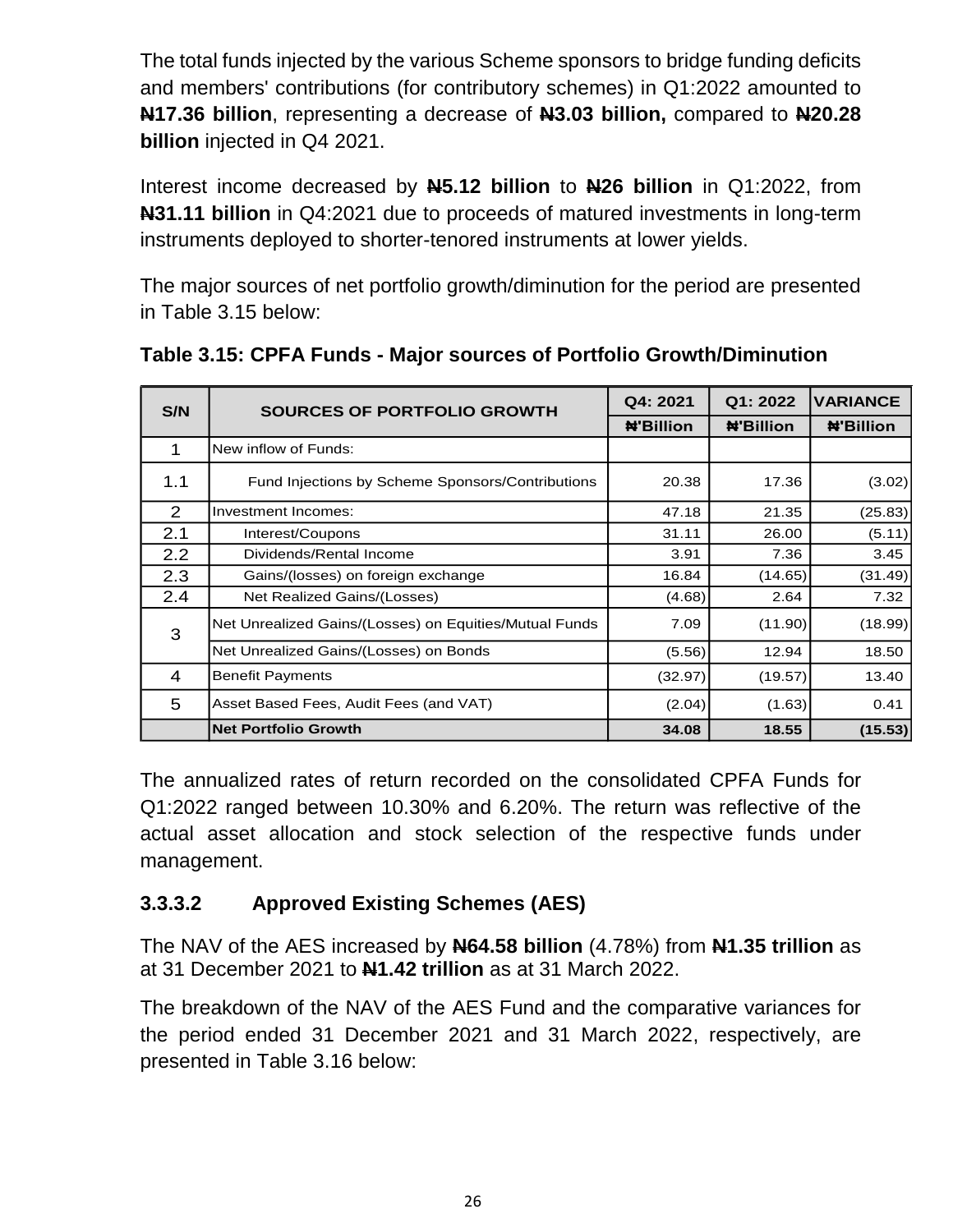| <b>ASSET CLASS</b>                   | <b>AES FUNDS</b> |            |           |            | Variance Dec.<br>2021/Mar. 2022 |            |
|--------------------------------------|------------------|------------|-----------|------------|---------------------------------|------------|
|                                      | 31-Dec-21        |            | 31-Mar-22 |            |                                 |            |
|                                      | <b>N'Billion</b> | Weight (%) | #'Billion | Weight (%) | <b>N'Billion</b>                | Weight (%) |
| Domestic Ordinary Shares             | 105.46           | 7.80       | 105.81    | 7.47       | 0.35                            | 0.33       |
| <b>FGN Securities:</b>               | 740.81           | 54.82      | 730.26    | 51.58      | (10.55)                         | $-1.42$    |
| <b>FGN Bonds</b>                     | 709.45           | 52.50      | 706.39    | 49.89      | (3.06)                          | $-0.43$    |
| <b>Treasury Bills</b>                | 25.14            | 1.86       | 15.01     | 1.06       | (10.13)                         | $-40.29$   |
| <b>Sukuk</b>                         | 5.51             | 0.41       | 7.88      | 0.56       | 2.37                            | 43.01      |
| Green Bond                           | 0.71             | 0.05       | 0.98      | 0.07       | 0.27                            | 38.03      |
| <b>State Govt. Securities</b>        | 16.16            | 1.20       | 16.44     | 1.16       | 0.28                            | 1.73       |
| <b>Corporate Debt Securities</b>     | 82.59            | 6.11       | 85.36     | 6.03       | 2.77                            | 3.35       |
| <b>Local Money Market Securities</b> | 252.83           | 18.71      | 267.74    | 18.91      | 14.91                           | 5.90       |
| Mutual Funds:                        | 3.29             | 0.24       | 4.60      | 0.32       | 1.31                            | 39.82      |
| Open/Close-End Funds                 | 3.03             | 0.22       | 4.37      | 0.31       | 1.34                            | 44.22      |
| <b>REITs</b>                         | 0.26             | 0.02       | 0.23      | 0.02       | (0.03)                          | $-11.54$   |
| <b>Real Estate Properties</b>        | 111.63           | 8.26       | 111.72    | 7.89       | 0.09                            | 0.08       |
| Private Equity Fund                  | 0.05             | 0.00       | 0.31      | 0.02       | 0.26                            | 520.00     |
| Infrastructure Fund                  | 4.50             | 0.33       | 4.44      | 0.31       | (0.06)                          | $-1.33$    |
| Cash & Other Assets                  | 34.03            | 2.52       | 89.23     | 6.30       | 55.20                           | 162.21     |
| <b>Net Assets Value</b>              | 1,351.35         | 100.00     | 1,415.91  | 100.00     | 64.56                           | 4.78       |

## <span id="page-28-0"></span>**Table 3.16: Summary of AES Pension Assets**

The major sources of net portfolio growth/diminution for the period are presented in Table 3.17 below:

# <span id="page-28-1"></span>**Table 3.17: AES Funds - Major Sources of Portfolio Growth/Diminution**

| <b>SOURCES OF PORTFOLIO GROWTH</b>                  | Q4: 2021         | Q1: 2022         | <b>VARIANCE</b>  |
|-----------------------------------------------------|------------------|------------------|------------------|
|                                                     | <b>N'Billion</b> | <b>N'Billion</b> | <b>#'Billion</b> |
| New inflow of Funds:                                |                  |                  |                  |
| Fund Injections by Scheme<br>Sponsors/Contributions | 22.64            | 43.77            | 21.13            |
| Investment Incomes:                                 |                  |                  |                  |
| Interest/Coupons                                    | 34.03            | 29.41            | (4.62)           |
| Dividends/Rental Income                             | 0.79             | 2.92             | 2.13             |
| Other Income                                        | 0.14             | 0.10             | (0.04)           |
| Net Realized Gains/(Losses) on<br>Equity/Bonds      | 0.01             | 0.47             | 0.46             |
| Net Unrealized Gains/(Losses) on<br>Equities/Bonds  | (2.10)           | 10.61            | 12.71            |
| <b>Benefit Payments</b>                             | (13.58)          | (20.28)          | (6.70)           |
| <b>Other Transfers/Remittances</b>                  | (0.01)           | (0.25)           | (0.24)           |
| Asset Based Fees, Audit Fees (and VAT)              | (2.00)           | (2.17)           | (0.17)           |
| <b>Net Portfolio Growth</b>                         | 39.92            | 64.58            | 24.66            |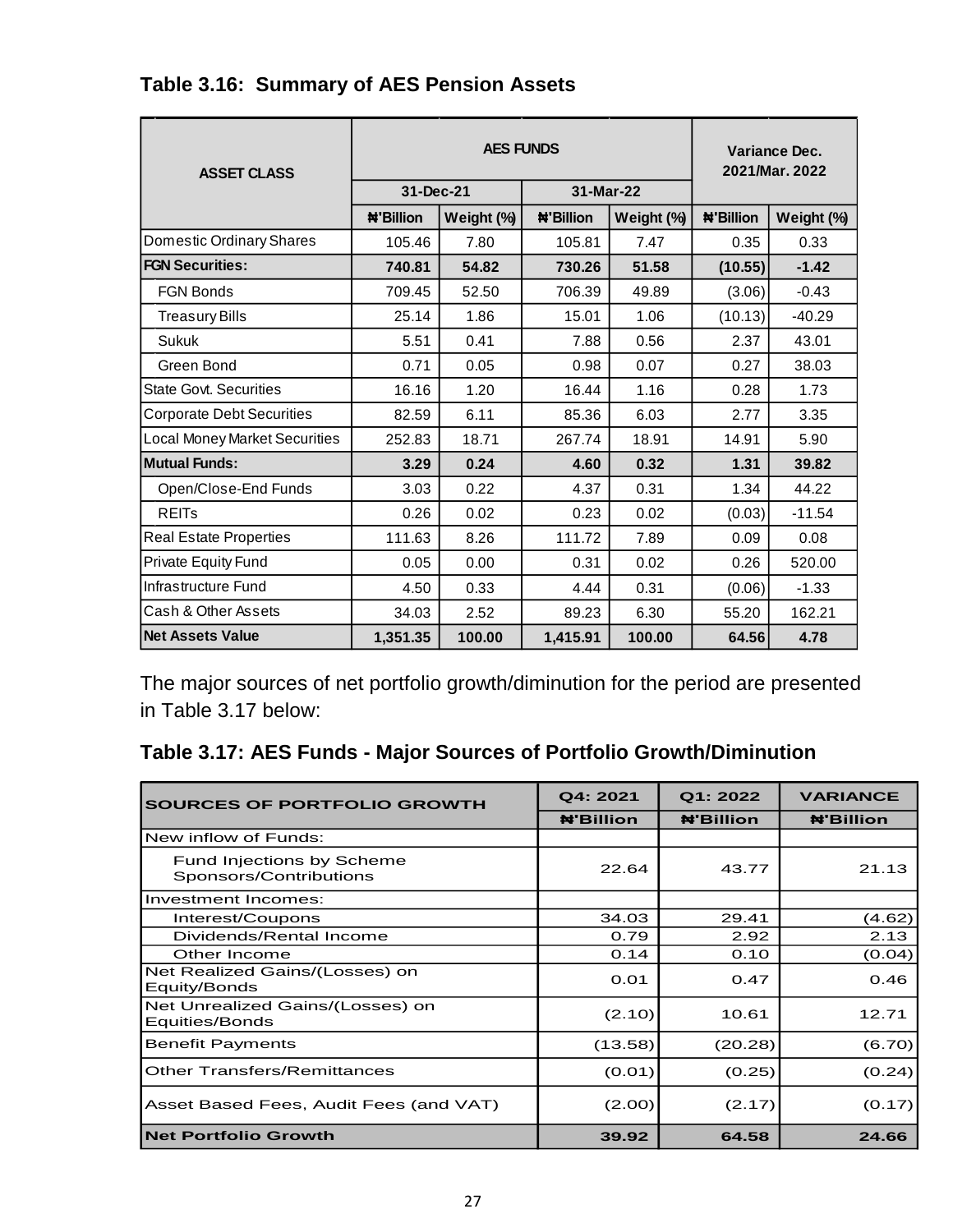The net increase of 8.76% in the total portfolio value was mainly attributed to income earned on fixed income investments and additional fund injection by Scheme Sponsors in Q1:2022. Furthermore, the average annualized rate of return on the AES Funds in Q1:2022 ranged between -0.45% and 12.01%. The differences in performance across the AES Funds reflected the actual assets allocation of the individual Funds.

## <span id="page-29-0"></span>**3.4 Retirement/Terminal Benefits**

## <span id="page-29-1"></span>**3.4.1 Programmed Withdrawal (PW)**

The Commission approved 8,528 retirees' requests to draw pension through the Programmed Withdrawal mode during the quarter under review. These retirees received a total lump sum of  $\mu$ 36.25 billion while their total monthly pension amounted to  $\frac{1470.13}{1000}$  million as shown in Table 3.18 below:

<span id="page-29-3"></span>

| Table 3.18: Retirement by Programmed Withdrawal during the Q1:2022 |  |
|--------------------------------------------------------------------|--|
|                                                                    |  |

| <b>Period</b>  | <b>Sectorial</b><br><b>Approvals</b> |                | <b>Total</b> | Lump-Sum    | <b>Monthly PW</b><br>(N Million) |  |
|----------------|--------------------------------------|----------------|--------------|-------------|----------------------------------|--|
|                | <b>Public</b>                        | <b>Private</b> |              | (N Million) |                                  |  |
| Jan - Mar 2022 | 3,270                                | 5,258          | 8,528        | 36,249.60   | 470.13                           |  |

#### <span id="page-29-2"></span>**3.4.2 Retiree Life Annuity**

The Commission granted approval to 3,264 retirees under the Retiree Life Annuity during the quarter under review. A total lump sum of  $\mu$ 13.21 billion was approved for payment to the retirees, while the sum of  $\mu$ 22.69 billion was approved for payment to 14 Retiree Life Annuity Providers as premium in return for total monthly/quarterly annuities of N231.93 million as reflected in Table 3.19 below:

#### <span id="page-29-4"></span>**Table 3.19: Retirement by Annuity During Q1:2022**

| <b>Period</b>       | <b>Sectorial</b><br><b>Approvals</b> |                | <b>Total</b> | Lump-Sum  | <b>Premium (N)</b><br><b>Million</b> ) | <b>Monthly PW</b><br>(N Million) |
|---------------------|--------------------------------------|----------------|--------------|-----------|----------------------------------------|----------------------------------|
|                     | <b>Public</b>                        | <b>Private</b> | (N Million)  |           |                                        |                                  |
| $Jan -$<br>Mar 2022 | 1,587                                | 1,677          | 3,264        | 13,213.96 | 22,692.06                              | 231.93                           |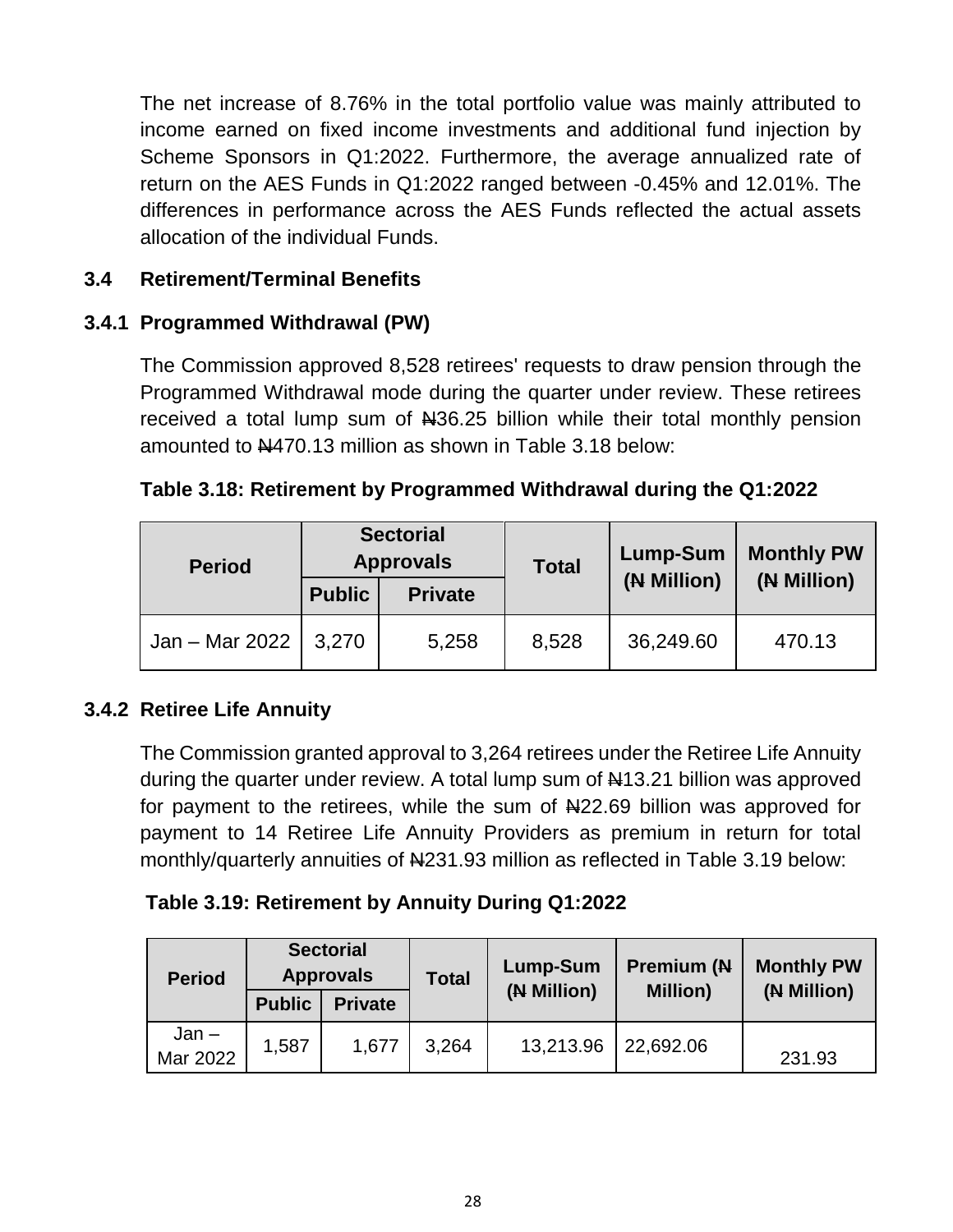## <span id="page-30-0"></span>**3.4.3 Approval of Death Benefits**

During the quarter under review, approvals were granted for payment of death benefits amounting to  $\frac{1413}{394.33}$  million to the legal beneficiaries/administrator of 2,574 deceased employees and retirees. This comprised 1,923 Public (FGN & State) and 651 private sector employees/retirees, as summarized in Table 3.20 below.

| <b>Period</b>         |               | <b>Sectorial Approvals</b> | <b>Total</b> | <b>Total Amount Paid</b> |  |
|-----------------------|---------------|----------------------------|--------------|--------------------------|--|
|                       | <b>Public</b> | <b>Private</b>             |              | (N Million)              |  |
| <b>Jul-Sept. 2021</b> | 1,923         | 651                        | 2,574        | 13,394.33                |  |

<span id="page-30-3"></span>

| Table 3.20 Approval of Death Benefit During Q1 2022 |  |  |  |
|-----------------------------------------------------|--|--|--|
|                                                     |  |  |  |

*Note that the Total Amount paid is exclusive of Group Life Insurance* 

#### <span id="page-30-1"></span>**3.4.4 Enbloc Payment of Retirement Benefits**

During the quarter under review, the Commission approved Enbloc payment of retirement benefits to 2,084 retirees whose RSA balances were N4550,000.00 or below and considered insufficient to procure Programmed Withdrawal or Retiree Life Annuity of a reasonable amount for an expected life span. In this regard, a total sum of  $H519.51$  million was paid to the 2,084 retirees from both the public and private sectors.

<span id="page-30-4"></span>

| Table 3.21 Enbloc Payment of Retirement Benefits During Q1:2022 |  |  |  |  |  |  |  |
|-----------------------------------------------------------------|--|--|--|--|--|--|--|
|-----------------------------------------------------------------|--|--|--|--|--|--|--|

| <b>Period</b>  | <b>Sectorial Approvals</b> |                | <b>Total</b> | <b>Total Amount</b> |  |
|----------------|----------------------------|----------------|--------------|---------------------|--|
|                | <b>Public</b>              | <b>Private</b> |              | Paid (N Million)    |  |
| Jan – Mar 2022 | 43                         | 2,041          | 2,084        | 519.51              |  |

#### <span id="page-30-2"></span>**3.4.5 Withdrawal Due to Temporary Loss of Employment**

The Commission approved the payment of N5,661.68 million to 9,517 RSA holders under the age of 50 years, who were disengaged from work and unable to secure jobs within four months, as shown in Table 3.22 below:

#### <span id="page-30-5"></span>**Table 3.22 Withdrawal Due to Temporary Loss of Employment**

| <b>Period</b>  | <b>Sectorial Approvals</b> |                | <b>Total</b> | <b>Total Amount Paid</b> |  |
|----------------|----------------------------|----------------|--------------|--------------------------|--|
|                | <b>Public</b>              | <b>Private</b> |              | (N Million)              |  |
| Jan – Mar 2022 | 481                        | 9,036          | 9,517        | 5,661.68                 |  |